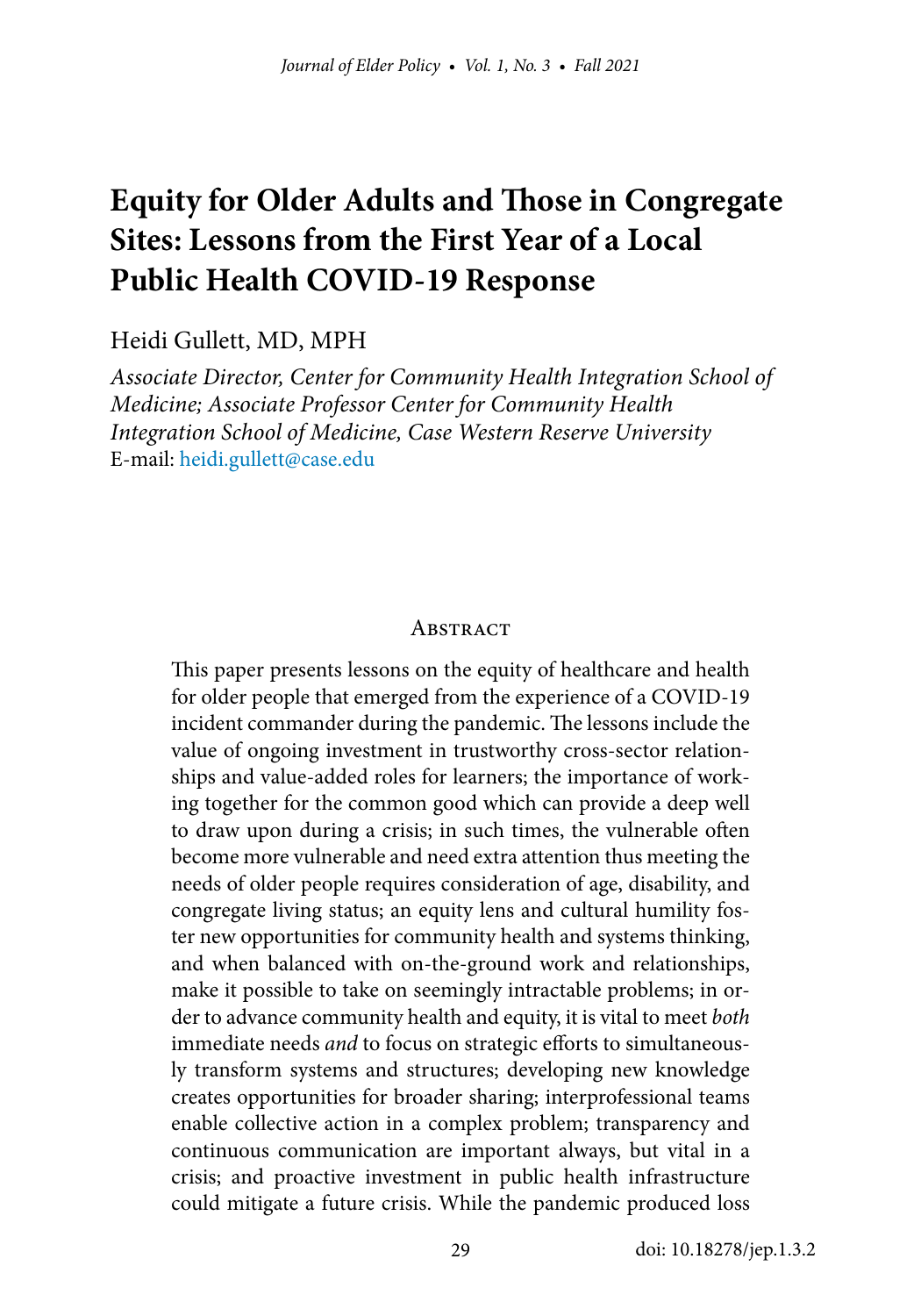and pain for millions, the transportable lessons about investing in system science, equity-focused, cross-sector infrastructure, and relationships can inform the future of public health and health care policy, grounded in lived experience, to inform the re-emergence of collective efforts to foster health equity for older people and other vulnerable populations.

*Keywords:* pandemic, systems thinking, congregate living, community health

# **Equidad para los adultos mayores y los que viven en sitios congregados: Lecciones del primer año de una respuesta de salud pública local al COVID-19**

#### Resumen

Este documento presenta lecciones sobre la equidad de la atención médica y la salud para las personas mayores que surgieron de la experiencia de un comandante del incidente del COVID-19 durante la pandemia. Las lecciones incluyen el valor de la inversión continua en relaciones intersectoriales confiables y roles de valor agregado para los estudiantes; la importancia de trabajar juntos por el bien común, que puede proporcionar un pozo profundo al que recurrir durante una crisis; en esos momentos, las personas vulnerables a menudo se vuelven más vulnerables y necesitan atención adicional, por lo que satisfacer las necesidades de las personas mayores requiere considerar la edad, la discapacidad y el estado de vida de la congregación; una lente de equidad y humildad cultural fomentan nuevas oportunidades para la salud comunitaria y el pensamiento sistémico, y cuando se equilibran con el trabajo y las relaciones en el terreno, hacen posible abordar problemas aparentemente insolubles; Para promover la salud y la equidad de la comunidad, es vital satisfacer las necesidades inmediatas y concentrarse en los esfuerzos estratégicos para transformar simultáneamente los sistemas y las estructuras; el desarrollo de nuevos conocimientos crea oportunidades para un intercambio más amplio; los equipos interprofesionales permiten la acción colectiva en un problema complejo; la transparencia y la comunicación continua son siempre importantes, pero vitales en una crisis; y la inversión proactiva en infraestructura de salud pública podría mitigar una crisis futura. Si bien la pandemia produjo pérdidas y dolor para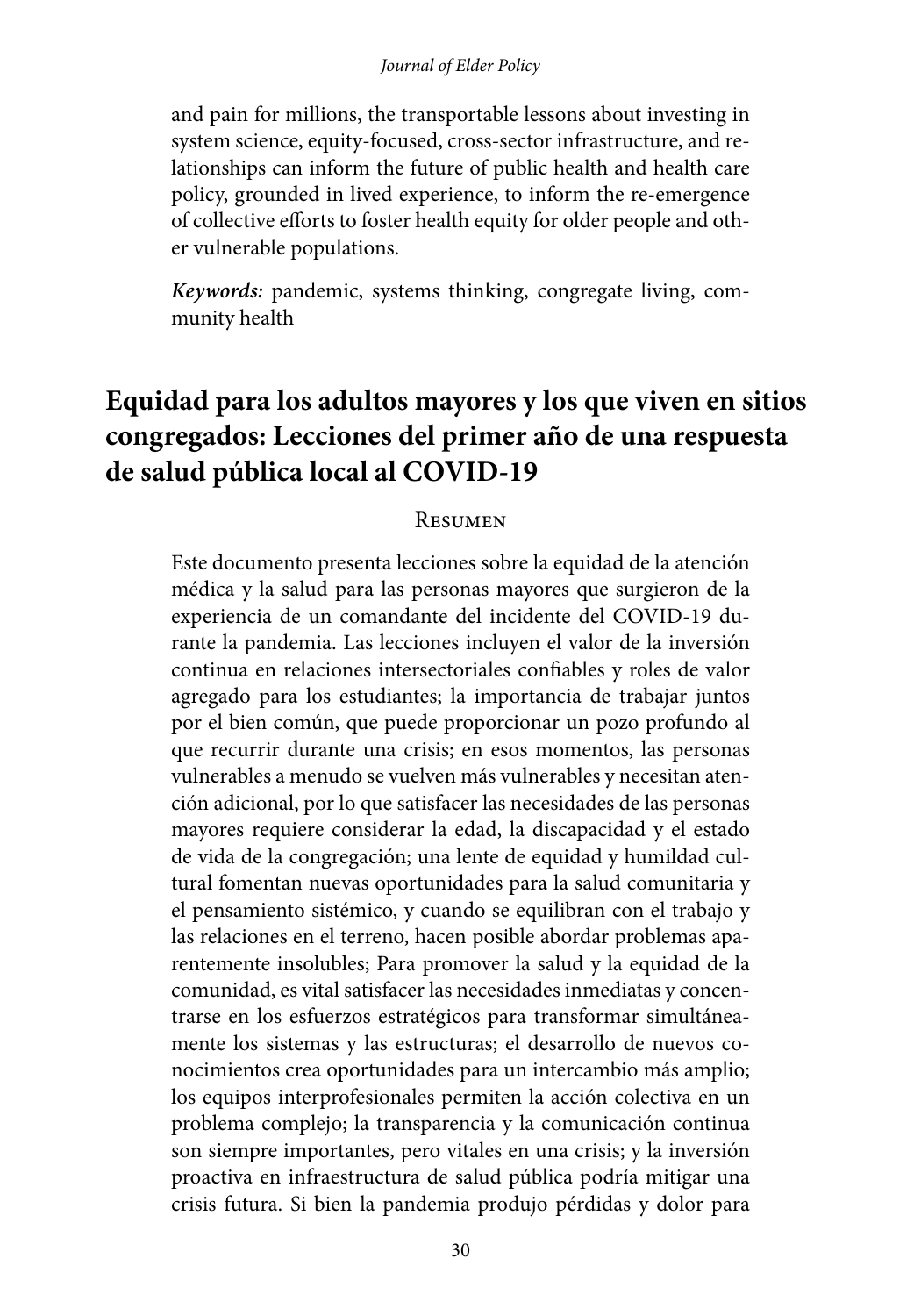millones, las lecciones transportables sobre la inversión en ciencia de sistemas, infraestructura intersectorial centrada en la equidad y las relaciones pueden informar el futuro de la salud pública y la política de atención médica, basada en la experiencia vivida, para informar al público. resurgimiento de los esfuerzos colectivos para fomentar la equidad en salud para las personas mayores y otras poblaciones vulnerables.

*Palabras clave:* pandemia, pensamiento sistémico, vida en congregación, salud comunitaria

为老年人和集体居住者创造公平:地方公共 卫生新冠肺炎响应第一年得出的经验

#### 摘要

本文通过2019冠状病毒病(COVID-19)大流行期间一名应急 指挥员的经历,提供了有关老年人医疗公平和卫生公平的经 验。经验包括:对可信赖的跨部门关系进行不断投资所带来 的价值以及对学习者产生的增值作用;为能在危机期间提供 储备的公共物品进行共同合作的重要性;在这类时期中,脆 弱人口通常会变得更脆弱,并且需要额外的关注,因此满足 老年人需求一事需要考量年龄、残障以及集体生活状况;公 平的视角和文化谦逊能为社区卫生和系统思维孕育新的机 遇,并且当与实际工作及关系保持平衡时,则有可能攻克棘 手的问题;为提升社区卫生和公平,关键在于满足这二者的 迫切需求并聚焦于战略性举措,以期同时变革系统和结构; 新知识的提出,为更广的共享创造机遇: 跨专业团队能在复 杂问题中为集体行动创造适宜条件;透明度和持续的沟通总 是重要的,但在危机中却是关键的;积极投资公共卫生基础 设施, 能缓解未来危机。尽管大流行为千万人带来了伤痛, 但对系统科学、关注公平的跨部门基础设施及关系进行投 资一事得出的普适性经验却能影响公共卫生和医疗政策的未 来,基于实际经验的政策能影响集体行动的再现,以期为老 年人和其他脆弱人口创造卫生公平。

关键词:大流行,系统思维,集体生活,社区卫生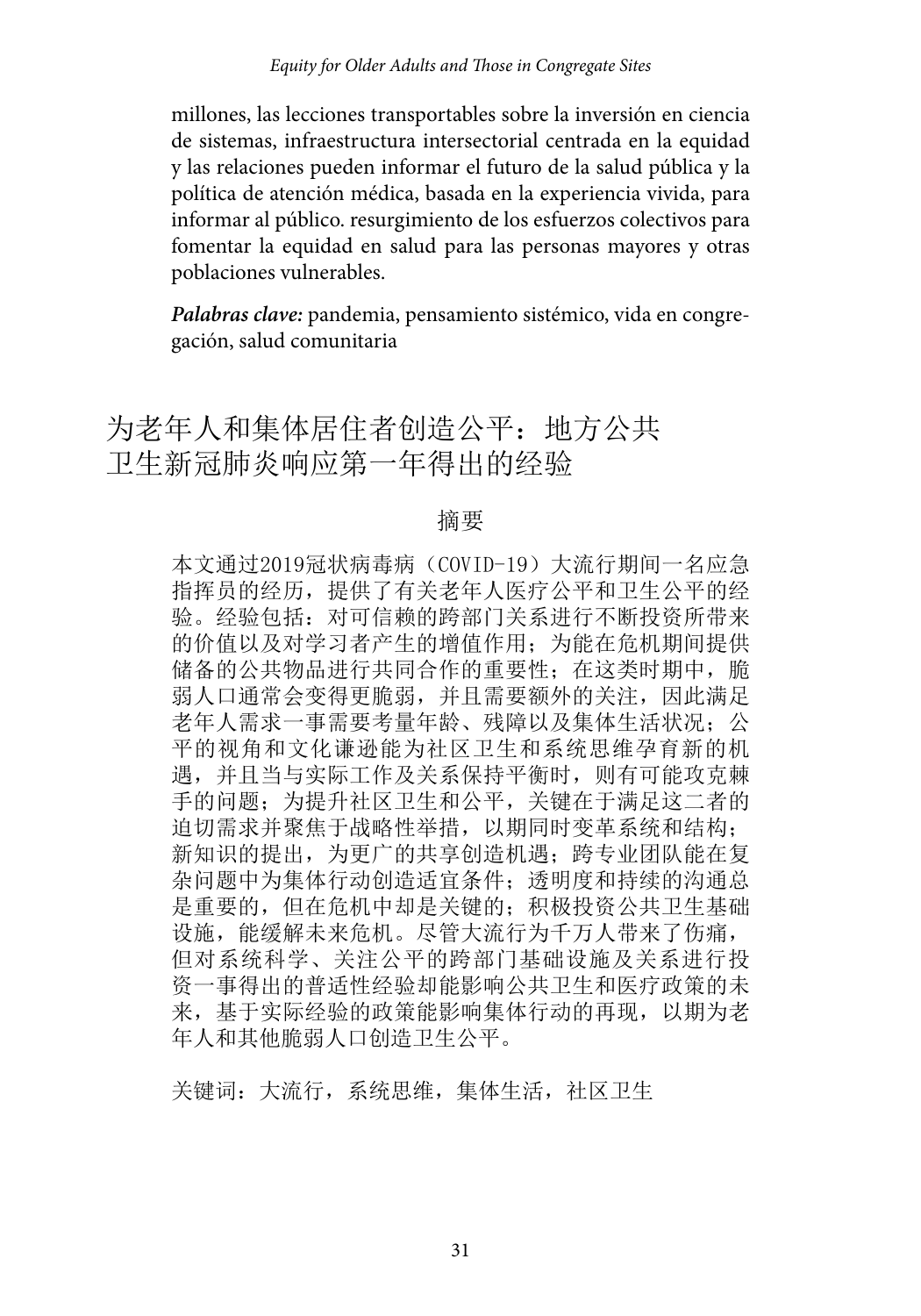# **Drawn into the Local Eddies of an International Pandemic**

The COVID-19 pandemic dis-<br>rupted life in profound ways<br>across the lifespan, but has<br>been especially brutal for historically rupted life in profound ways across the lifespan, but has been especially brutal for historically marginalized populations (Laurencin & McClinton, 2020; Lin, 2020), those living in congregate settings (Terebuh et al., 2020), and particularly for older adults (Banerjee et al., 2020; Gorgulu & Duyan, 2020; Shahid et al., 2020; Tisminetzky et al., 2020; Wynants et al., 2020). The following insights are the result of lessons learned on the ground in first year of the local Cuyahoga County Board of Health (CCBH) COVID-19 response, with particular emphasis on the pandemic's outsized impact on older adults, those with disabilities, and those living in long-term care facilities, as well as those from groups disadvantaged by race, ethnicity, and related socioeconomic inequities.

In Ohio by March 2021, more than half of the COVID-19 deaths occurred among those over 80 and 38% of deaths occurred in long-term care facilities (*Ohio Department of Health COVID-19 Mortality Data*, 2021).

Cuyahoga County, situated in northeastern Ohio on Lake Erie, is home to 1.2 million people in the greater Cleveland area. It was the site of the state's first COVID-19 cases as the pandemic arrived in the Midwest (Bureau, 2019; Cuyahoga County Board of Health, 2020), and The Cuyahoga County Board of Health (CCBH) is the largest local health jurisdiction in the

state of Ohio, and serves 58 of the 59 municipalities in the County. The city of Cleveland maintains its own health department, but works in close partnership with the CCBH.

I served as the CCBH Incident Commander at the start of the pandemic. An Incident Command structure organizes cooperation among multiple agencies within and outside of an organization (in this case governmental public health) to coordinate response to a crisis. The Incident Commander establishes communication channels, brings together diverse sectors and individuals, organizes training, and establishes structures and processes needed to respond to an incident such as a global pandemic.

# **Emergent Lessons Learned**

*Ongoing investment in trustworthy cross-sector relationships and value-added roles for learners working together for the common good, can provide a deep well to draw upon during a crisis.* 

 $\prod$ fam n taking on the Incident Commander Role, I largely set aside, but drew frequently on, my regular job as a family physician at a busy community health center, and as a medical school faculty member teaching and conducting research. For this role I had some background as a physician trained in family medicine, public health and preventive medicine. However, even more important than my formal residency training, was seven years of investment by myself and my universi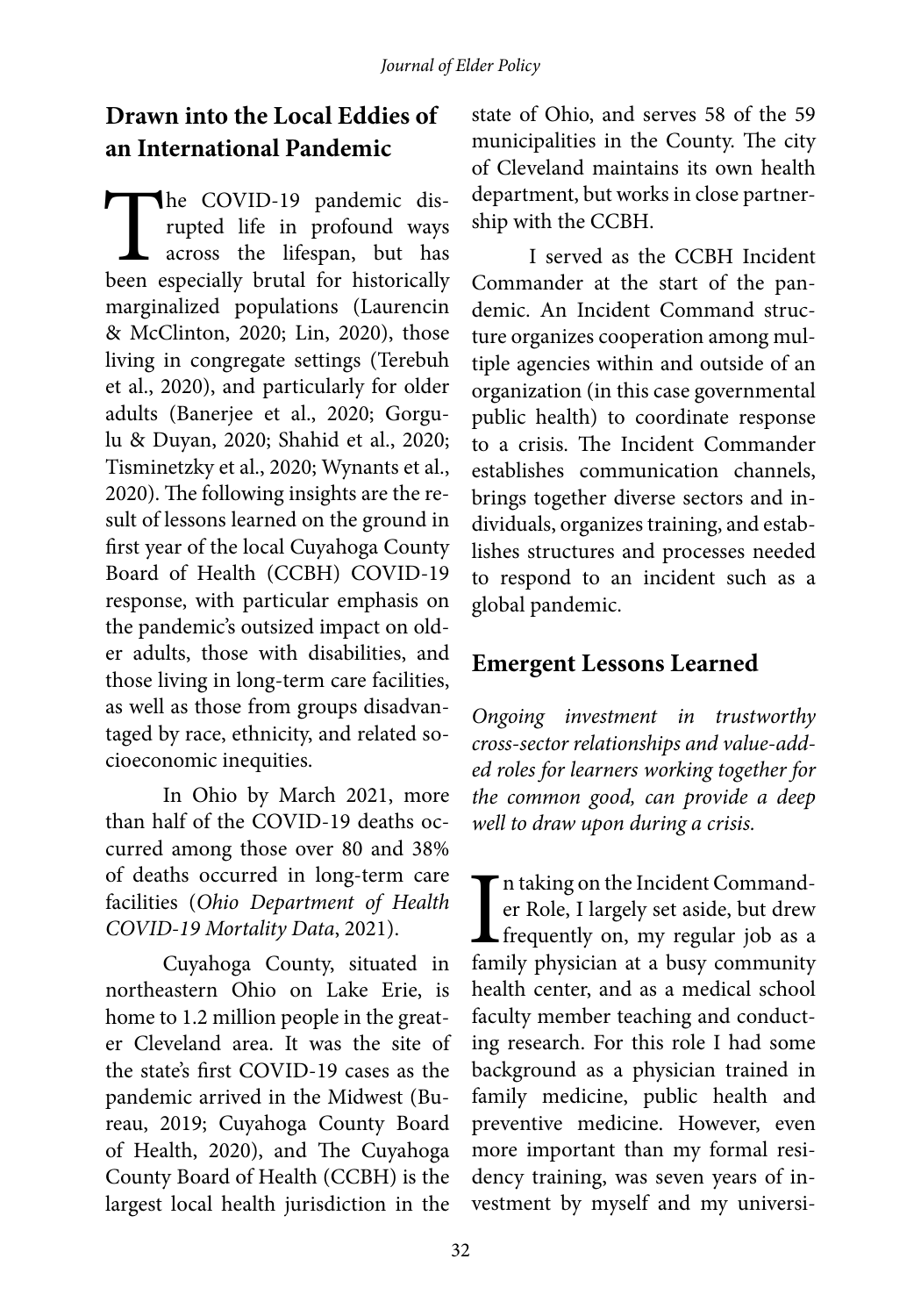ty (Case Western Reserve University School of Medicine - CWRU) in placing me as the population health liaison in the local health department. In that role, I got to know people within and outside of public health and health care who would be vital to a coordinated response. I had come to know both the powerful and the vulnerable by serving as co-leader of our county's community health improvement plan and had developed relationships that emerged as the mortar that held together the building blocks for crafting a new infrastructure that did not exist for a crisis of this magnitude.

Working with the County Health Commissioner, we began to prepare shortly after the first US COVID-19 case was reported outside of Seattle on January 20, 2020. This preparation involved meeting for several weeks with local and state partners. In collaboration with our state partners, we then reported the first Ohio cases in our jurisdiction on March 9, 2020. The days and weeks that followed involved rapidly and simultaneously assembling a COVID-19 response team, along with

using the incident command structure internally to realign our staff and externally to engage partners to meet the needs of our community. The entire COVID-19 response also had to occur within the context of ensuring that the CCBH continued to meet the ten essential functions of public health<sup>1</sup> for all conditions affecting the community, in addition to COVID-19 (*10 Essential Public Health Services*, Updated 2020).

The CCBH COVID-19 response team included long-time public health professionals with expertise in epidemiologic and infectious disease investigation, data management and analysis, environmental inspections and control mechanisms, and communications, as well as learners across the medical education continuum from medical and physician assistant students to resident physicians. From the first week of cases, the team met twice daily in tactics meeting to review rapidly changing data and community needs, further refine ever-changing workflows, identify infrastructure and communication needs, and to encourage one another through regular sharing of gratitude

2. Investigate, diagnose, and address health problems and hazards affecting the population

- 4. Strengthen, support, and mobilize communities and partnerships to improve health
- 5. Create, champion, and implement policies, plans, and laws that impact health
- 6. Utilize legal and regulatory actions designed to improve and protect the public's health
- 7. Assure an effective system that enables equitable access to the individual services and care needed to be healthy
- 8. Build and support a diverse and skilled public health workforce
- 9. Improve and innovate public health functions through ongoing evaluation, research, and continuous quality improvement
- 10. Build and maintain a strong organizational infrastructure for public health

Assess and monitor population health status, factors that influence health, and community needs and assets  $1 \quad 1.$ 

<sup>3.</sup> Communicate effectively to inform and educate people about health, factors that influence it, and how to improve it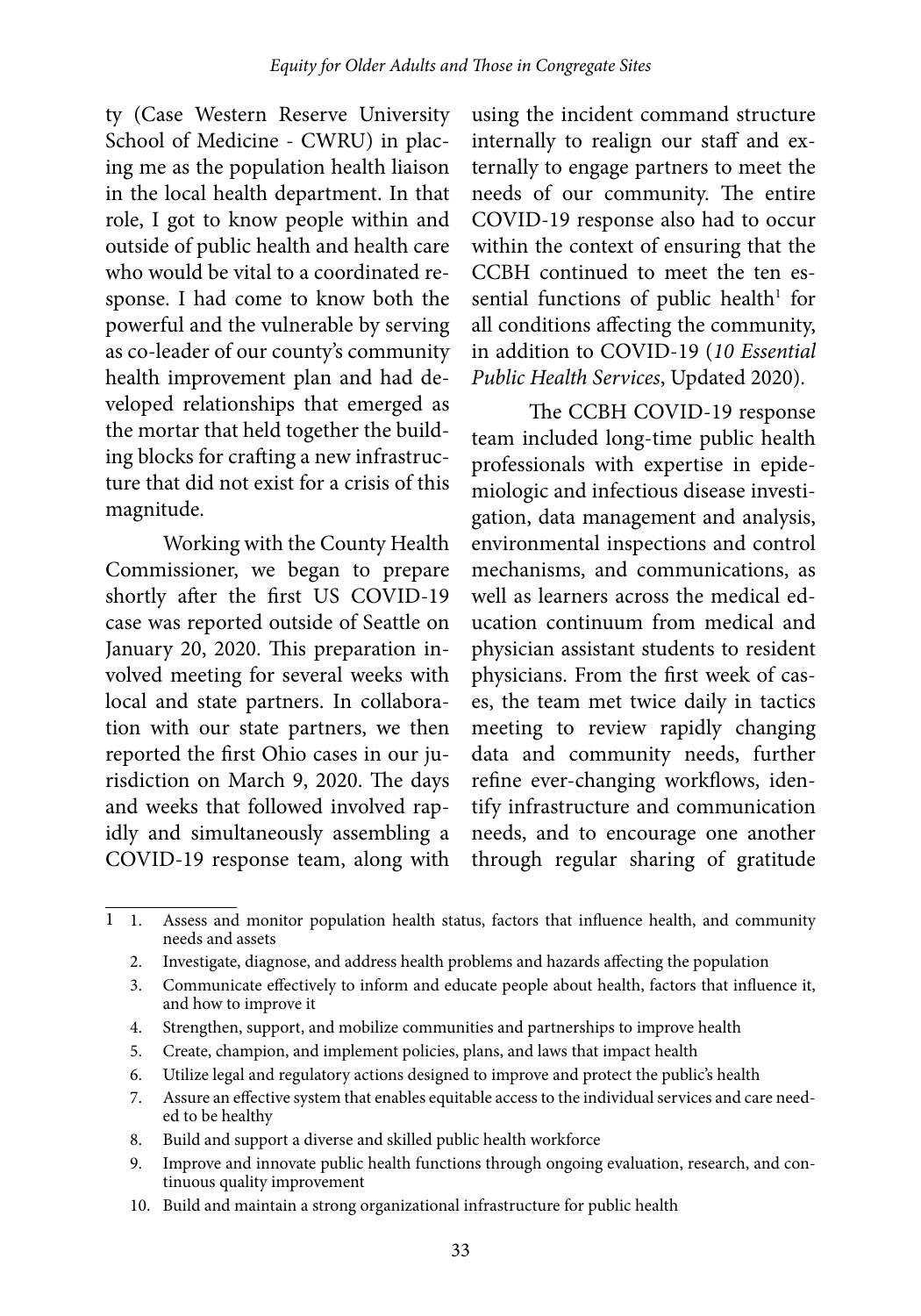and self-care. The latter became increasingly important as cases and community needs grew exponentially along with challenges in supply chain, testing

availability and understanding of behavior of the novel virus at the center of the pandemic.

#### **Case Study**: *Trusted Relationships and Value-Added Roles for Learners*

At the beginning of the pandemic, rotations in traditional clinical sites were limited for safety reasons for medical students and resident physicians. Due to the longstanding relationship between CCBH and the CWRU School of Medicine, including seven years of investment in the role of embedded population health liaison, we were able to rapidly design and deploy a medical and physician assistant student elective that enabled learners to obtain school credit for a telemedicine rotation, while being trained in public health case interviewing and contact tracing. Beginning just over a week after our first cases, medical students joined the COVID-19 response team as case investigators and contact tracers. In total, 80 first through fourth year medical and physician assistant students from CWRU School of Medicine contributed over 5000 hours to the COVID-19 response between March and June 2020. These students conducted telephone interviews with a rapidly growing number of cases, participated in contact tracing, performed discontinuation of isolation interviews, coordinated resource needs, communicated with facilities experiencing outbreaks and contributed to quality improvement cycles on workflow improvements (Gullett, 2021).

The long-standing CCBH commitment to teaching and investment in public health workforce training, which includes formal agreements with nursing and medical schools that predate the pandemic, created almost instant capacity in the rapidly evolving pandemic.

Beyond the impact of undergraduate medical education students, Public Health/General Preventive Medicine resident physicians (PMRs) and faculty members from CWRU and University Hospitals Cleveland Medical Center were pivotal in the early response

and formed a COVID-19 physician response team. PMRs normally rotate at CCBH as their primary location for local public health training throughout residency, thus they were already credentialed and able to begin working at a high level in providing clinical guidance on cases and contacts, analyzing data, taking responsibility for managing community and congregate living facility clusters, developing workflows and guiding the evolution of response infrastructure within the COVID-19 incident command structure.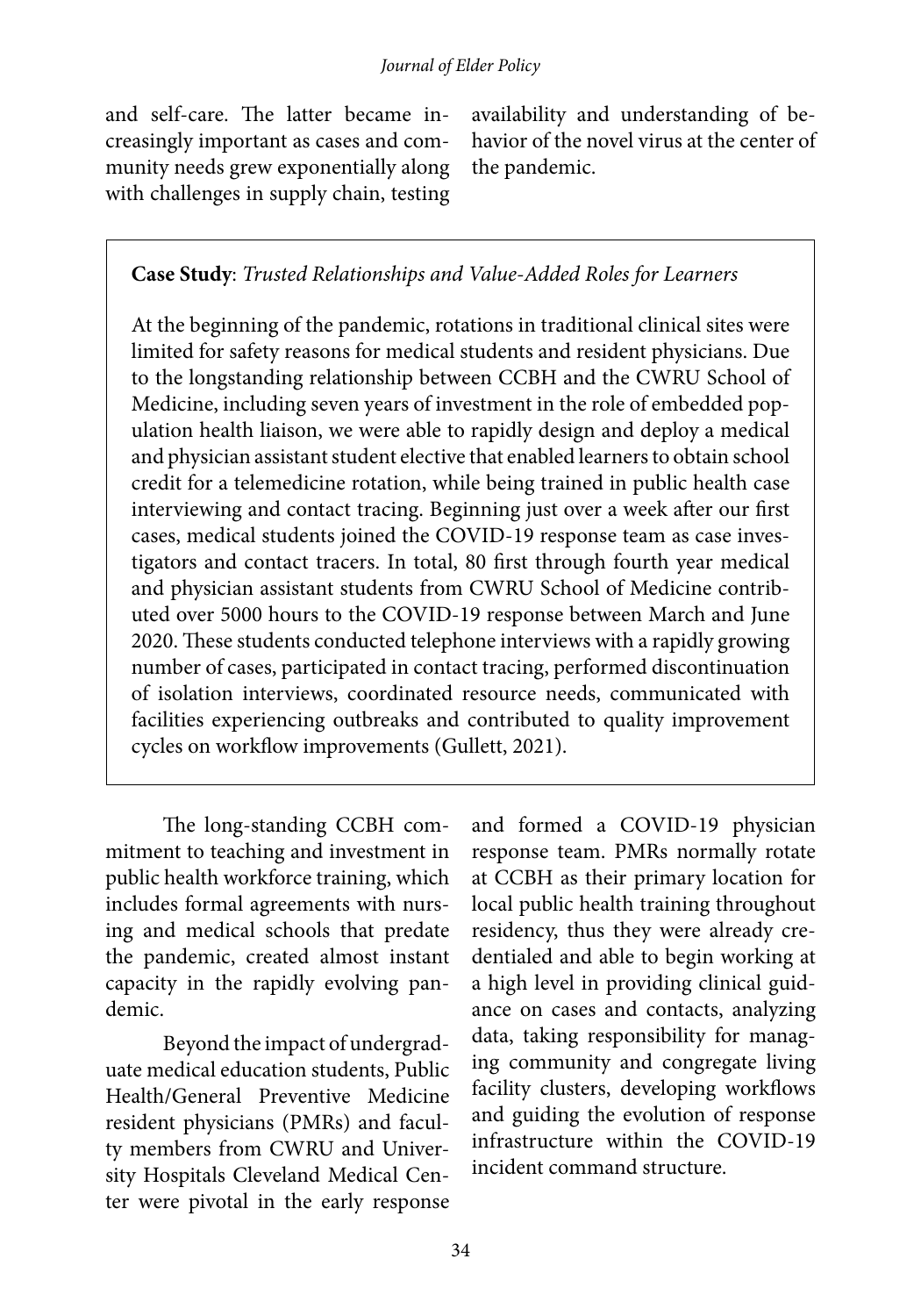*In a crisis, the vulnerable often become more vulnerable and need extra attention.* 

To meet the needs of vulnerable populations, it was important to consider age, disability and congregate living status. Early on, congregate location trends showed high case counts and substantial loss of life due to COVID-19 across Ohio's long-term care facilities which mirrored national trends. (Bernabeu-Wittel et al., 2021) Across the state from April 15, 2020, (prior data are not available at the state level) through March 31, 2021, the Ohio Department of Health reported 48,909 resident cases and 34,893 cases among staff in long-term care facilities (which include nursing homes, assisted living sites and intermediate care facilities) (Health, 2021). In Ohio, the median age of fatalities from COVID-19 is 80 among 18,609 deaths (Health, 2021). Among Ohioans who have died from COVID-19, 14% were aged 60-69, 27% aged 70-79 and 52% were aged 80+ (Health, 2021). Furthermore, greater than 38% of all Ohio COVID-19 fatalities (7,119 of 18,609 between 4/15/20- 3/31/21) occurred in long-term care facilities within four of Ohio's 88 counties reporting over 400 congregate facility deaths each to date (Cuyahoga (753), Franklin (542), Montgomery (410) and Summit (462) Counties (Health, 2021).

In Cuyahoga County specifically as of 3/31/21, there have been 5478 cases among residents and 4255 cases among staff in 201 long-term care facilities (Health, 2021). There have also been 753 COVID-19 deaths attributed

to long-term care facilities among 2003 total fatalities in the county, mirroring the 38% of fatalities in Ohio occurring among long-term care residents (Health, 2021; Terebuh et al., 2020).

As cases began to increase in Cuyahoga County in March of 2020, the CCBH COVID-19 response team recognized the significant number of individuals living in congregate settings who were susceptible to COVID-19. Such congregate sites included nursing homes, assisted living locations, intermediate care facilities and unlicensed group homes, mental health and substance abuse treatment centers, homeless shelters, and correctional facilities. Tracking, data management and response systems established for small infectious disease outbreaks at the local and state levels were insufficient for the task of identifying and serving the needs of the sites of these disease clusters. Despite very limited testing availability, COVID-19 cases within congregate sites increased, highlighting the critical importance of addressing mitigation efforts in these facilities. In particular a subset of these congregate sites—long-term care facilities (nursing homes, assisted living and intermediate care facilities)—are home to thousands of residents across the state, including many older adults and those with disabilities who have underlying medical and behavioral co-morbidities increasing their risks for complications and mortality from COVID-19 (Banerjee et al., 2020; Bernabeu-Wittel et al., 2021; Ecks, 2020; Lin, 2020; Mair et al., 2020; Marengoni et al., 2021; McQueenie et al., 2020; Tisminetzky et al., 2020).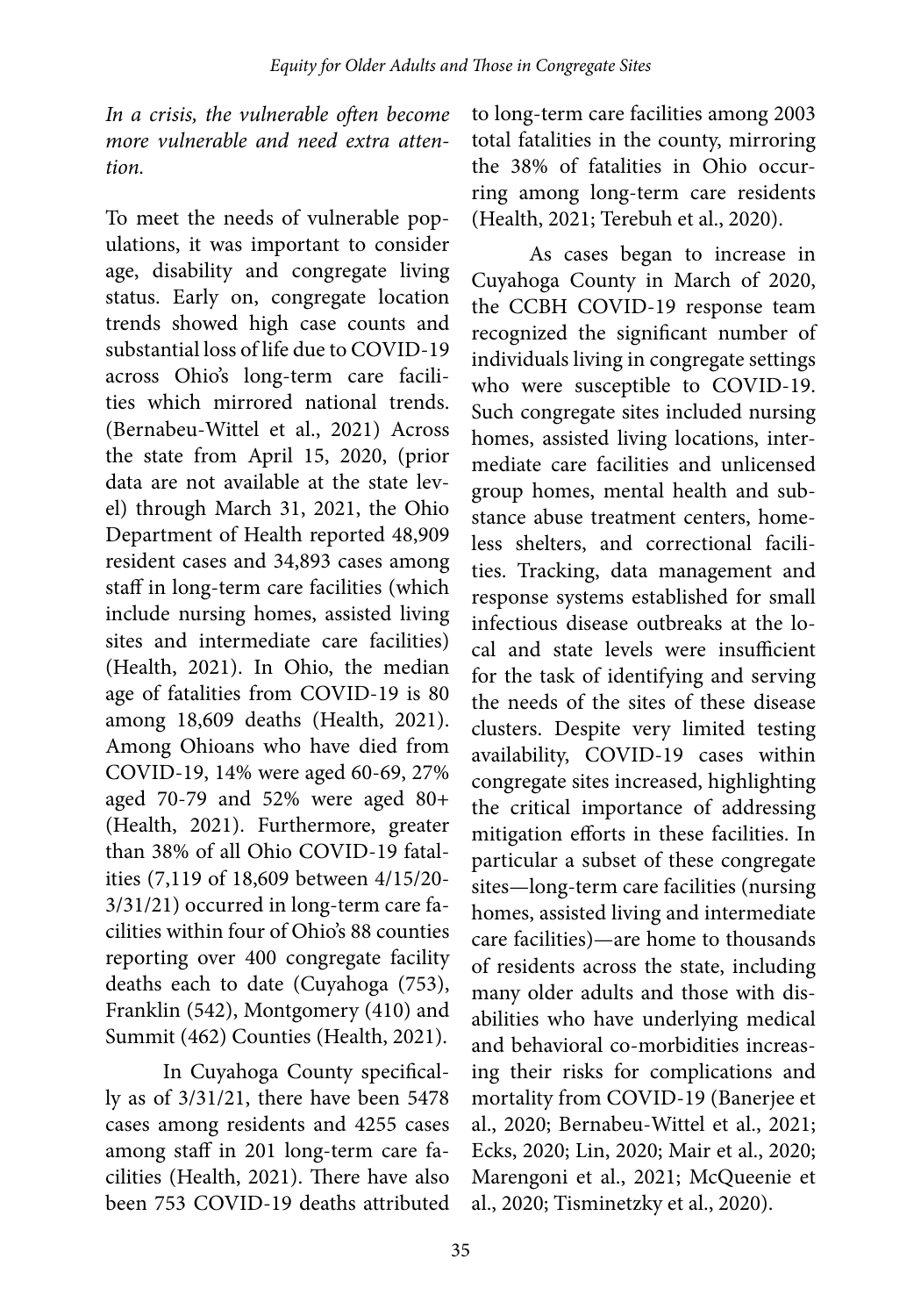#### *Journal of Elder Policy*

As the large number of congregate cases developed, the physician response team pivoted into creating an infrastructure and support for multiple congregate facilities experiencing outbreaks. The physician team also managed a 24/7 phone line for cases and organizations to call with concerns or contact tracing questions, quickly developing expertise in the latest evidence around managing COVID-19.

In addition to a major focus on long-term care facilities and other congregate sites, the response team also identified high-risk patients and families who had been diagnosed

with COVID-19, providing them with the public health physician call line, along with linkage to resources provided through our county emergency management partnership. As in other communities, those with limited resources were at high risk for severe complications from COVID-19, thus we sought to rapidly address pragmatic needs through home resource deliveries seven days a week (Bello-Chavolla et al., 2021). Registries were also created for various conditions conferring higher risk for complications related to COVID-19, in addition to an obstetrics registry of pregnant patients.

#### **Case Study**: *Unimaginable and Unexpected Loss of Life*

On March 20, 2020, we lost our first community member to COVID-19. I remember receiving the notification and then updating our state health department colleagues as this marked a grim milestone in our community and state's fight against the virus. For the next 9 months, I carefully reviewed the daily reports of community residents who had succumbed to COVID-19. For me, this remains the most devastating part of the pandemic. Each person who has died as a result of COVID-19 is an irreplaceable member of our community with loved ones unable to grieve their loss in customary ways due to the virus. I vowed that each person lost in our jurisdiction would not be forgotten, but in their memory, our teams would continue to passionately press on doing everything in our power to prevent further loss of life. This unimaginable loss of life that has occurred so quickly and unexpectedly is an ever-present reminder of the magnitude and ferocity with which this virus ravaged our community and thousands of others across the globe. Lives have been unjustly cut short by this evolving pandemic and have disproportionately affected those most vulnerable due to structural and social determinants of health.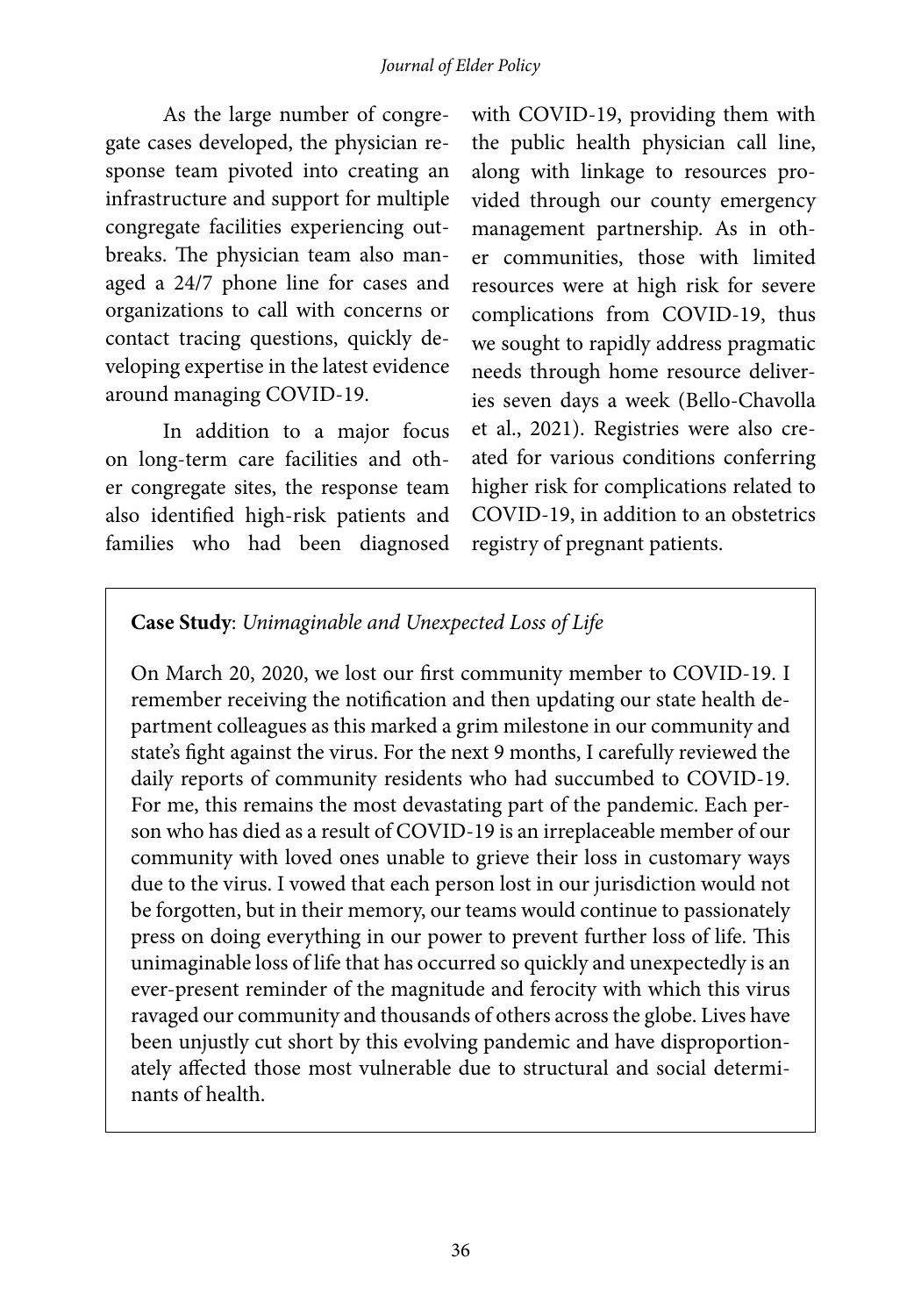*An equity lens and cultural humility foster new opportunities for community health.*

In March 2020, CCBH employed a multi-pronged approach to the COVID-19 pandemic response that was grounded in equity which is a long-standing guiding principle of the Board's population health work. Health equity, or the just and fair opportunity for everyone to achieve their optimal health, has been a guiding focus of CCBH's work for the past decade, and has guided the multisector community health improvement plan for which CCBH has served as the backbone organization (HIP-Cuyahoga; World Health Organization, 2017). Thus, the foundation of this prior work in identifying and working toward conditions that foster health equity across Cuyahoga County, created a solid foundation on which

to build the COVID-19 response. This also included engagement of long-time community partners with the shared vision of achieving health equity prior to the arrival of COVID-19.

This systemic equity focus was actualized in a number of ways. The physician hotline, while open to everyone, often served as a frontline for people who did not have a physician or medical home. We focused our testing and support services, and later vaccination efforts, on neighborhoods, congregate living settings, and demographic groups that often have been marginalized by traditional health care. When the hospital systems started becoming involved in nursing home mitigation efforts after a governor's mandate, we focused on the smaller group homes and other congregate sites without formal hospital affiliations.

# **Case Study:** *Actualizing Cultural Humility and Cultural Safety*

Over the course of the pandemic, the response team has encountered numerous multigenerational families who have experienced household spread, many of whom speak a native language other than English. In one such case, a Preventive Medicine resident who speaks the same language as the affected family was able to conduct case interviews and contact tracing. He was able to identify the index case and the location of spread, which included contacting that business and sharing guidance on cleaning and quarantine for exposed individuals. He also deduced that the family matriarch did not feel able to adhere to isolation orders because she felt committed to ensuring for the food needs of her extended family. Through negotiation in her native language, the physician and patient came to agreement that she would adhere to isolation if he could deliver culturally specific groceries to her home, which he did later that day, through support of the county emergency management team and the CCBH resource unit leader.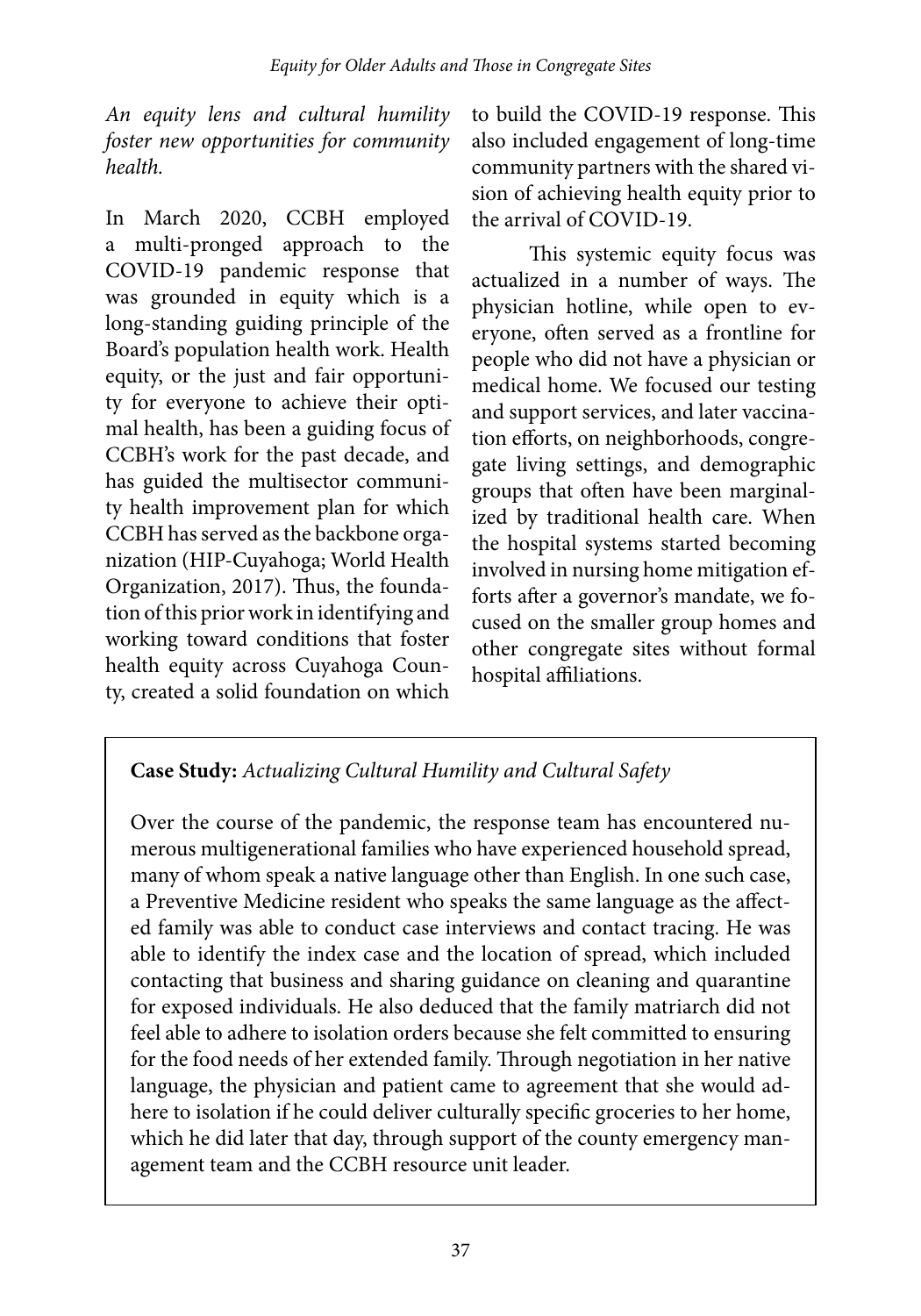*Systems thinking, balanced with on-theground work and relationships, make it possible to take on seemingly intractable problems.* 

The pandemic response strategy also employed a systems-thinking approach (Carey et al., 2015; Diez Roux, 2011; Hassan et al., 2020; Leischow et al., 2008; Midgley, 2003) while balancing an on-the-ground focus which moved beyond the tyranny of the moment to consider long-term proactive community needs in managing an ongoing pandemic. Within each phase of the pandemic response, the CCBH approach has been nested within other local, state and national contexts. The systems thinking approach involved considering the intersectionality of multiple community conditions with the arrival of COVID-19 and considering how to impact health for all through both transactional activities and systems level interventions described below.

As testing capacity slowly increased, our county hospital system, MetroHealth, robustly partnered with us to ensure an equity-grounded approach to testing that was explicitly community-based, rather than a narrow focus on their own patients and employees. They began by accepting samples from our PMR strike team, creating new workflows from drop-off through patient sample ordering and registration. Their generous approach to partnership in the pandemic is an exemplar in that they fully embraced the importance of caring for the most vulnerable in our community during a perilous time, offering their resources and

support to stem spread of COVID-19 in the most high-risk locations. They additionally created a COVID-19 hotline which has functioned as a helpful bellwether for multiple community surges and has served thousands in our community with telehealth, testing and vaccination options.

*To advance community health and equity, it is vital to meet both immediate needs and to focus on strategic efforts to transform systems and structures.*

A long view empowers embattled people to move beyond the tyranny of the moment toward emergent opportunities. Phase 1 of the response included case identification and contact tracing in early March. After the first three Ohio cases were identified on March 9, 2020, within Cuyahoga County, the team identified workflows for case interviewing and contact tracing. This included identifying basic information about virus transmission, developing case definitions for lab-confirmed and probable cases, ensuring collection of accurate individual and population level data and implementing isolation and quarantine protocols. These workflows were conducted within the agency incident command structure and were continually refined in collaboration with other public health officials at the local and state levels, along with health care system colleagues. Contact tracing efforts became somewhat less complicated during the state-level stay-at-home order, but still required intensive interviewing and one-on-one contact with thousands of individuals. Additional in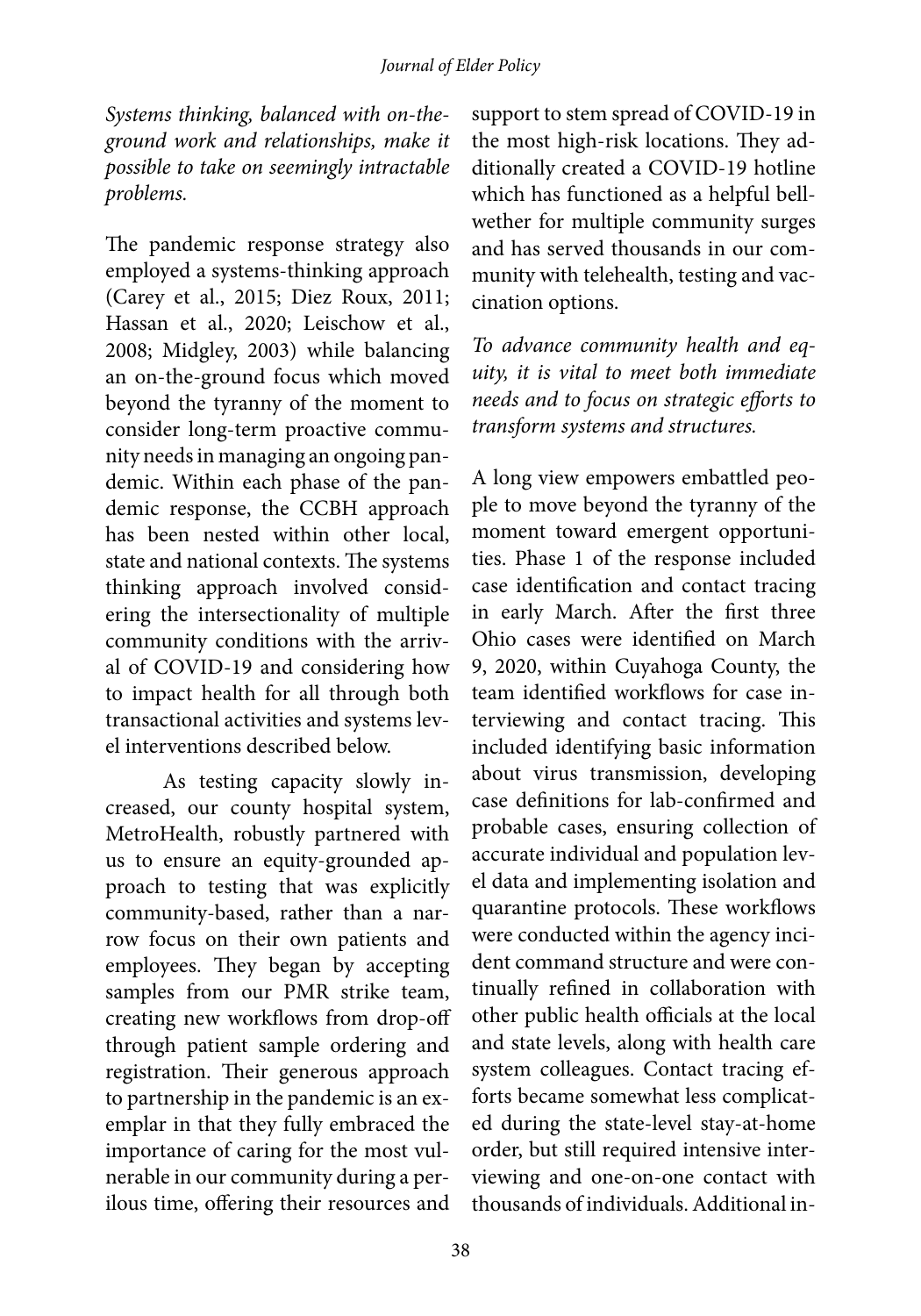formation regarding our pandemic response with particular emphasis on congregate care settings can be found in the Appendix.

Quickly after developing initial workflows for case identification and contact tracing, the CCBH COVID-19 response team identified case clusters that began developing within congregate facilities. Despite limited testing in the early months of the pandemic, it became clear that long-term care facilities were among the highest risk locations for COVID-19 spread and adverse outcomes related to the virus. The CCBH team created an explicit focus on longterm care facilities, including assigning a lead Preventive Medicine physician to each cluster. The Preventive Medicine physicians including residents in training, quickly became more expert in this new illness and how to respond to it than more seasoned physicians who did not have their concentrated experience. Much about the illness was new, and learning focused on listening to the dozens and then hundreds of newly ill people to whom we were speaking, as well as constantly scanning the rapidly evolving world literature.

During the first few congregate setting outbreaks, it became clear that regular points of contact, known

as strike team calls, were essential to partnering with congregate facilities to quickly minimize spread and loss of life. In partnership with the state epidemiologist and her team, we began to manage these calls at the local level and developed formalized protocols for initial and regular meetings with facilities to assist with outbreak management. These calls included state and other local partners to assist with situational awareness, deployment of resources and to maximize mitigation efforts efficiently. At points in the response, we were meeting with up to 10 facilities per day. We built capacity among our team to lead outbreak investigations and run these partner calls so that we could simultaneously serve multiple facilities at same time. Our public health incident command resource unit leader became the key point person in coordinating and communicating across the facilities. As identified in Table 1 (Appendix), the protocols became quite detailed and were iteratively improved and included information to guide strategic responses for the impacted facility and others that were potentially affected. We also intentionally led each meeting with the declaration that our intent was for partnership and support for as long as was necessary to control the outbreak.

### **Case Study**: *Unsung Extraordinary Leaders*

One of the most impactful elements of the pandemic response has been the opportunity to learn about the hundreds of dedicated members of our community caring daily for vulnerable individuals within congregate settings.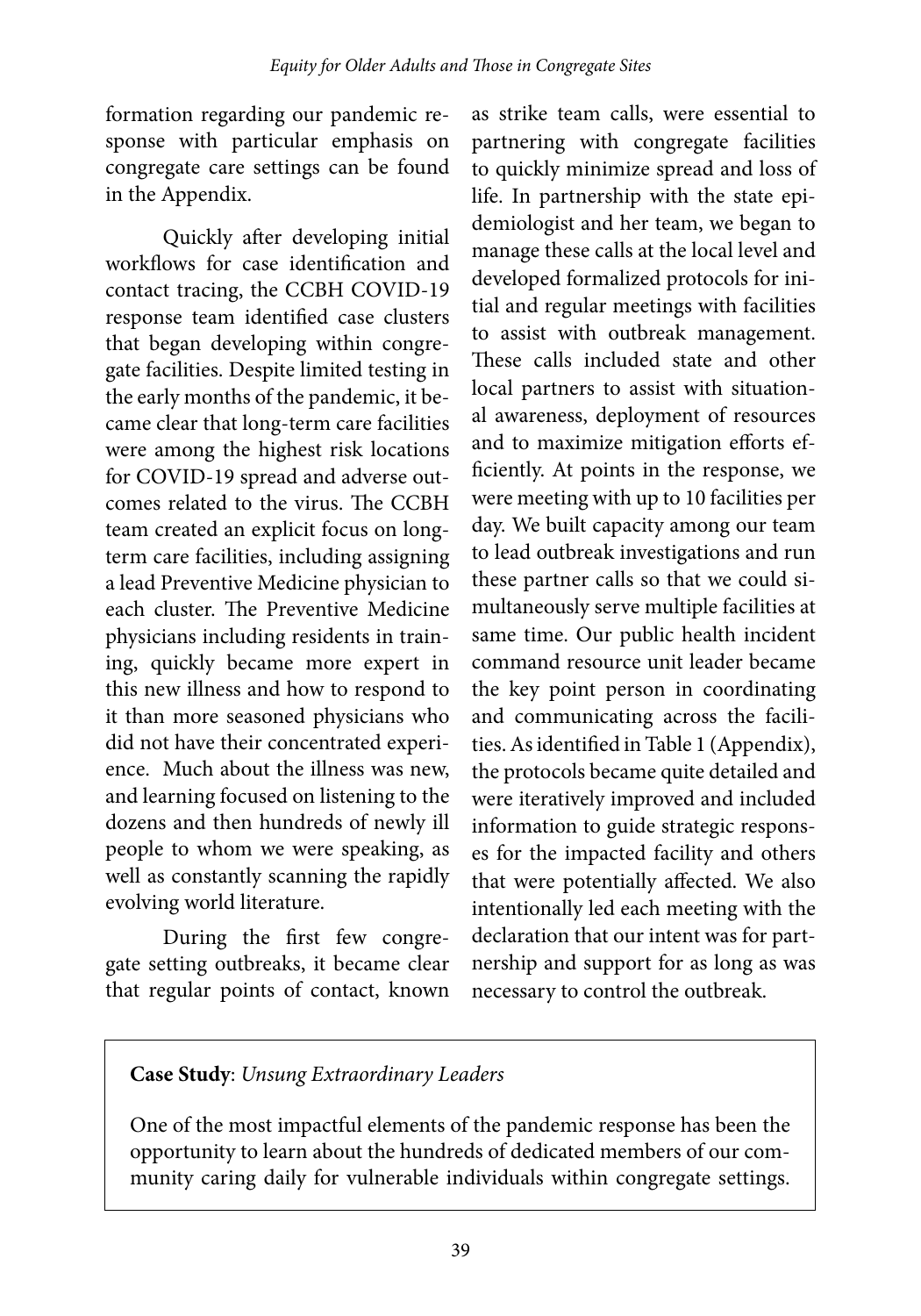Due to the rapid spread of COVID-19, we quickly developed relationships with administrators, directors of nursing, small business owners, and many staff serving in congregate living settings across the county. We met selfless individuals who have dedicated their lives to ensuring aging individuals and those with disabilities live in safe, loving environments and are served by staff who care deeply about their ability to thrive. I learned a great deal and was inspired by visiting countless facilities to perform testing and partner on infection control and COVID-19 mitigation efforts. I learned about the networks of group homes and congregate sites, some public and others private, where individuals with disabilities are celebrated and lovingly cared for. While all of these leaders were under immense pressure due to COVID-19 cases, they readily partnered with our team to ensure those in their care and their employees were heroically protected and served in this unimaginable time. They challenge us to see the incredible resilience of thousands in our community who often go unnoticed, and provide inspiration to selflessly serve others every day, despite the cost.

In the early stages of the pandemic, testing also was terribly limited. This included minimal public health access to testing supplies, as well as personal protective equipment and staff to obtain samples in areas of highest concern. In response to these challenges, we pieced together a testing strategy with the assistance of multiple organizations and individuals in the community who generously donated supplies and time to fit test our team with a box of donated N-95 masks so that we could deploy into congregate settings and begin testing. PPE was donated from multiple sources, and we immediately instituted safe preservation procedures, not knowing if or when we would receive more PPE. Test kits were donated by local and state organizations, while we pieced together several thousand more by receiving swabs from one location, tubes from another, viral transport media made by

another university and shipped directly to us, and sterile pipetting of that media into tubes by the CWRU media lab. Our community, and particularly the most vulnerable, needed testing, but because supplies and testing labs were not readily available, thus we resorted to partnerships, new and old, to bring together a full complement of testing supplies, PPE for the testing team, and lab access for COVID-19 testing.

For many months, the CCBH physician response unit quickly deployed testing teams to identified facilities to rapidly characterize the full scope of each outbreak and provide robust surveillance in the absence of ubiquitous community testing. The early weeks and months of the response included deploying teams, sometimes with only a few hours' notice, to congregate settings with a plan for strategic testing among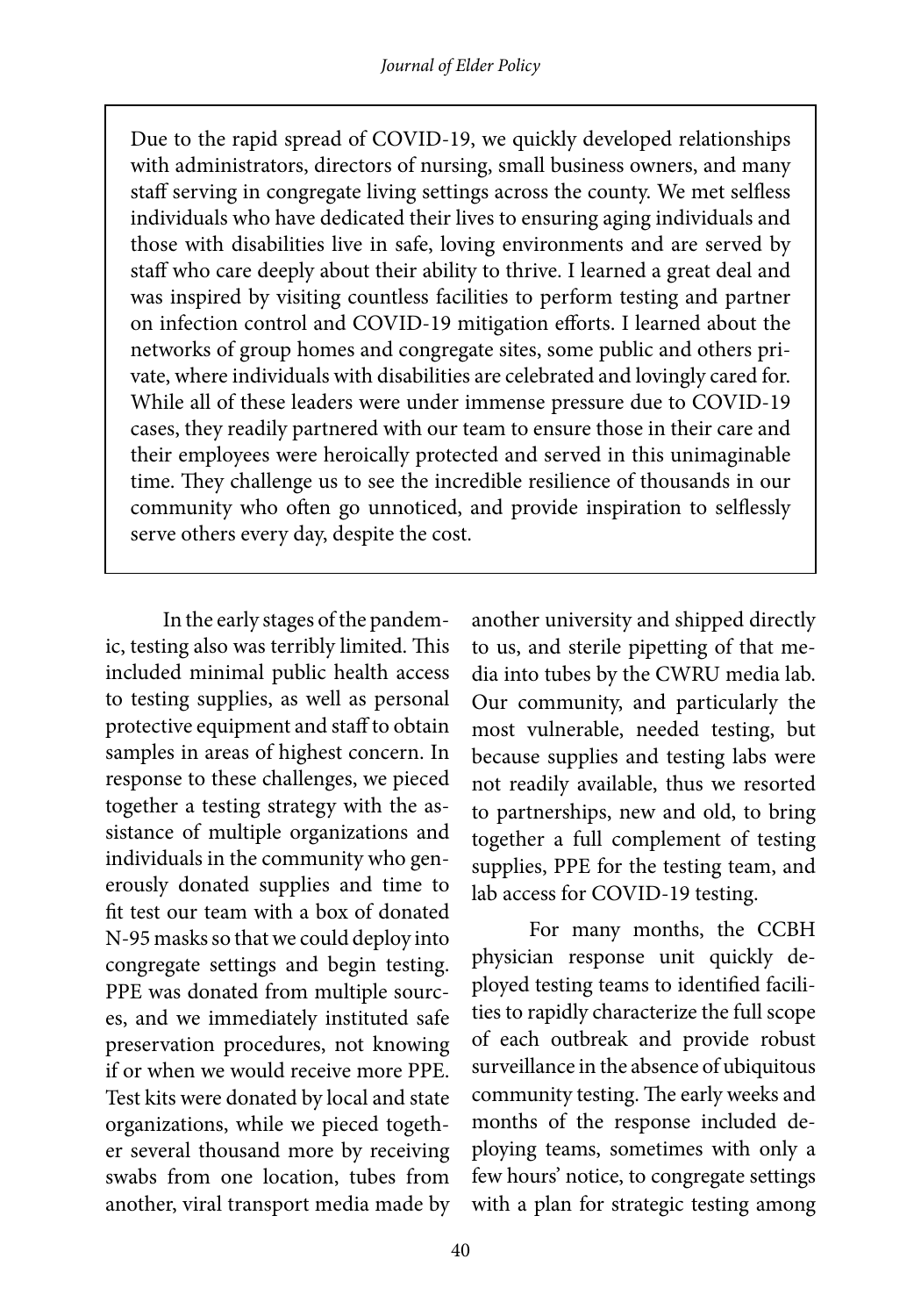patients/residents and staff. Due to very limited testing capacity, we had to carefully review floorplans to conduct strategic surveillance to guide isolation and quarantine decisions for the entire congregate population.

The team also partnered with health department sanitarians to conduct environmental inspections and assist with real-time infection control gui-

dance and health department communication experts to assist with stakeholder messaging and media coverage. A health department sanitarian and member of the physician response team worked together with congregate setting staff to identify areas of potential transmission throughout the facility, while also being continually available for consultation and guidance throughout the outbreak.

## **Case Study**: *Fear Abounds*

In the early testing deployments of the physician response team to congregate living sites, which included nursing and group homes as well as homeless shelters, we encountered a great deal of fear, uncertainty and misinformation among nearly all involved stakeholders. We held improvised educational sessions with leaders, groups, and individuals. We frequently sent a team inside the building to test symptomatic patients/residents while another team worked outside to test employees in their cars while protecting privacy in whatever ways we could muster. These makeshift testing drive-throughs occurred throughout our community, sometimes on a daily basis in snow and rain, but were necessary to ensure rapid cessation of COVID-19 spread among the most vulnerable.

This early testing approach also included coordinating with our state health department on both the number of samples that could be tested and a means to deliver them three hours to the only lab at the time performing COVID-19 testing. Testing was limited for many months due to supply chain issues for test kits and reagents for the lab tests themselves to be run locally, thus we relied solely on the state public health lab infrastructure for an extended period of time.

We also often encountered distraught staff crying in their cars while waiting for testing, scared both of the actual procedure and of the result. We too were scared, worried if our PPE was adequate and whether we would ourselves become sick or bring this virus home to our families (Christ, 2021). I recall driving home in the dark after spending several hours at one of the first nursing homes where we tested and being overcome with emotion. The pain of the moment was visceral as my heart ached for the unexpected sadness,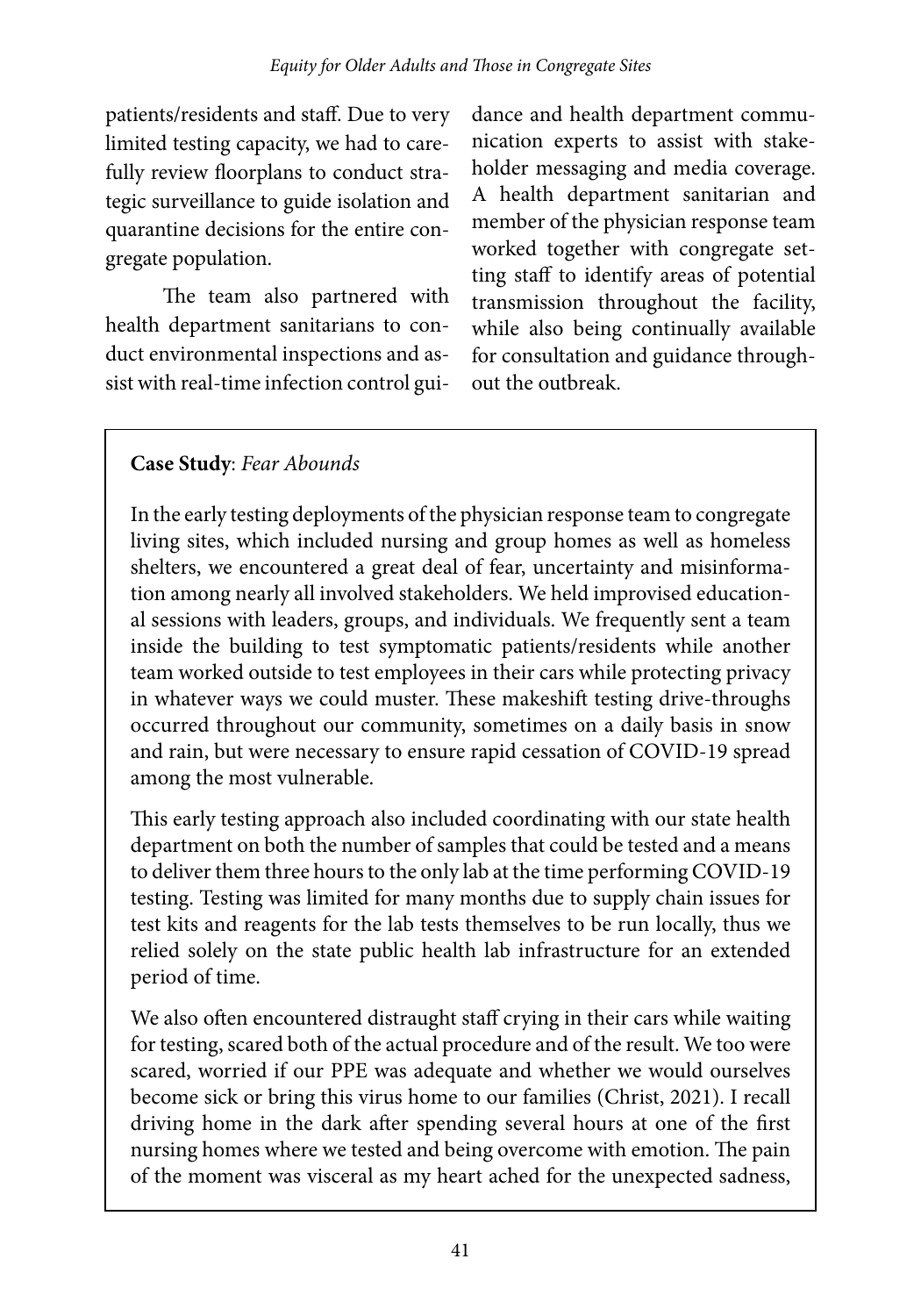grief, and fear that gripped frontline workers and patients within congregate facilities so deeply affected by COVID-19. The staff were trying to communicate how much they loved their patients and residents and were doing all they could to keep them safe, but they mourned for those they had lost and those who had become ill. They also communicated how scared they were, sometimes with words and sometimes with a look through the window as we approached their car gowned up, only our eyes visible with a swab we were about to stick into their noses. I, too, was scared about the unknown. I knew the only option was to press forward daily in a race against time, using every public health tool we have, to protect our community and save lives through testing, case identification, contact tracing and mitigation efforts, but it was a perilous time, truly visible in facilities caring for those most vulnerable in our community.

## *Developing New Knowledge on the Ground Creates Opportunities for Broader Sharing.*

The PMR and medical student teams quickly developed COVID-19 clinical and population level expertise given the high volume of cases and rapid evolution of the pandemic at the local level. Their on-the-ground knowledge quickly became a resource for local clinicians, leaders, and the public who had much less personal experience of seeing people with the emerging COVID-19 illness and who were desperate for grounded knowledge. While it was difficult to focus on anything other than the immediate and overwhelming needs of the response, we recognized the importance of sharing our evolving understanding and workflows. As a result, an important part of our strategy included connecting with others and sharing our evolving workflows and lessons learned for other communities who were beginning to see cases develop. Early lessons learned among the CCBH interprofessional teams, in partnership with longterm care facility staff, were channeled into toolkits that were readily shared on the CCBH website with other local health departments.

This sharing included frequent email and phone communication from medical schools and health departments within Ohio and surrounding states, but also included closely working with our state health department colleagues on developing just-in-time training for others. A PMR and medical student led a virtual training for contact tracers hired by the state, building on their expertise gained in the first few months of the pandemic. In conjunction with our county media team, we recorded and posted training videos on case interviewing, contact tracing, environmental inspections, nursing home and congregate setting outbreak investigation and mitigation measures.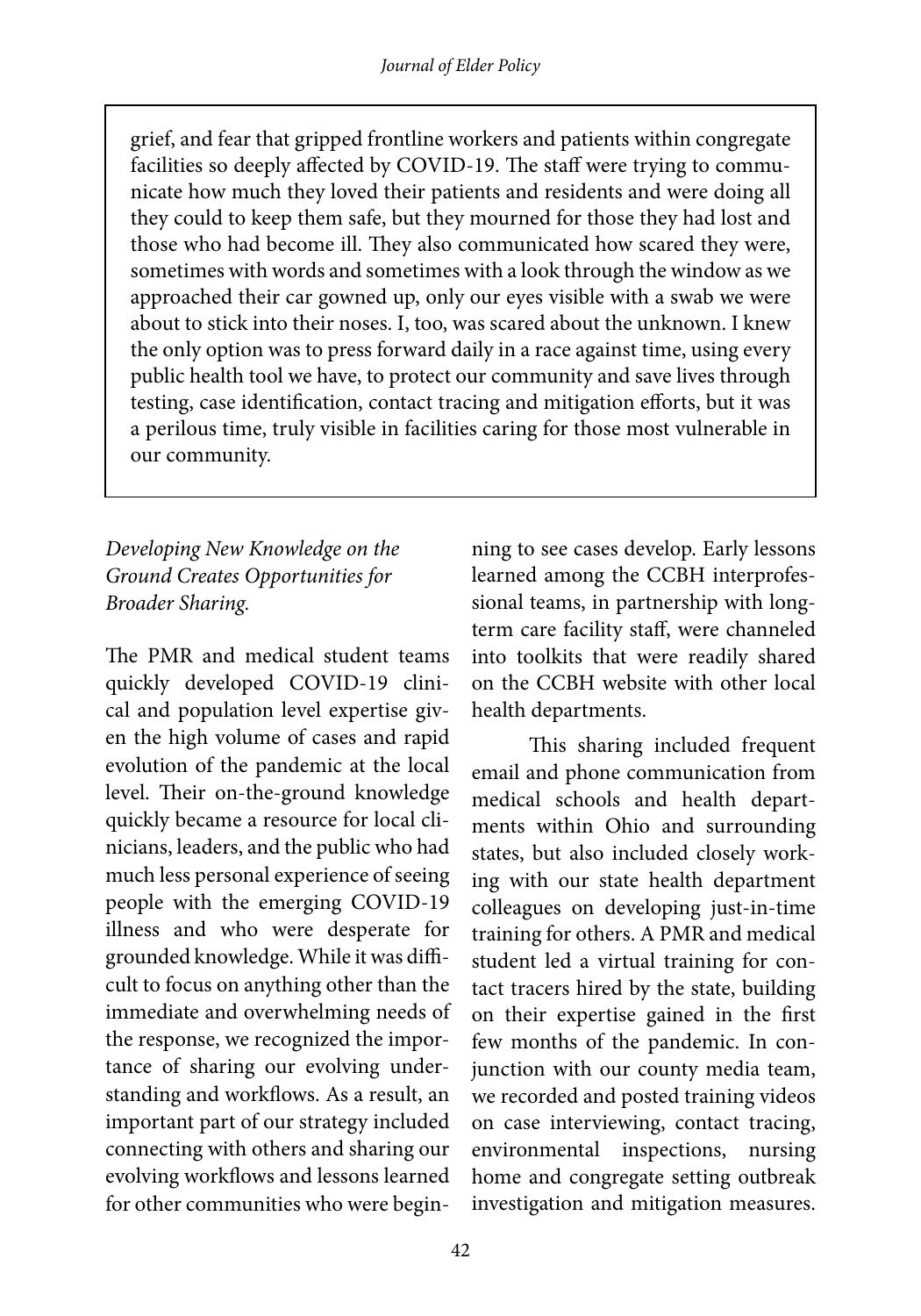This included asking partners from local nursing homes to also record videos from their perspective to share guidance with others facing similar outbreaks. Finally, we continually revised our workflows and documents (with multiple language translations) which we continually updated on our website for others to freely use.

We also tried to steal a bit of time from the moment-to-moment immediate needs to write up some of the new observations that we had not seen in the emerging literature that we combed on a nearly daily basis. These include analyses of: characterization of community-wide transmission of SARS-CoV-2 in congregate living settings and our local public health-coordinated response during the initial phase of the COVID-19 pandemic (Terebuh et al., 2020), gastrointestinal bleeding in SARS-CoV-2 infection (Fakolade et al., 2021), structural racism and risk of SARS-CoV-2 in pregnancy (Miracle et al., 2021; Pope et al., 2021), and the association of school instructional mode with community COVID-19 incidence (Terebuh et al., 2021).

#### *Interprofessional Teams Enable Collective Action on a Complex Problem.*

Within CCBH, there are public health professionals trained in many disciplines which provided robust expertise for tackling the pandemic response from multiple angles. These disciplines include environmental public health, epidemiology, informatics, dietetics, nursing, emergency preparedness, communications, community health,

human resources, law, finance, and medicine, among many others. Over the course of the pandemic response, we focused on creating a culture where every member of the team could openly share their expertise and perspective and guide development of protocols and workflows grounded in both knowledge and experience. The entire team drew upon trust and social capital with each other inside and with partners outside the agency to operationalize nearly every aspect of our public health response. The future of public health must continue to prioritize trusting, authentic, long-term relationships in order to truly meet all essential functions of public health and ultimately impact population health and equity (Graham et al., 2013; Shadmi et al., 2020; Wojcik et al., 2020; Woolf, 2017).

Additionally, through an interprofessional approach, it is also clear that local congregate facility administrators and small business owners know their residents and are best positioned to drive community-based public health efforts within their own facilities. Through partnering with the interprofessional public health team, rapid mitigation efforts were deployed in dozens of facilities, averting further viral spread, morbidity and mortality. This emphasis on the value of local knowledge and the strength in an interprofessional approach to difficult situations is critically important as public health evolves as a result of COVID-19.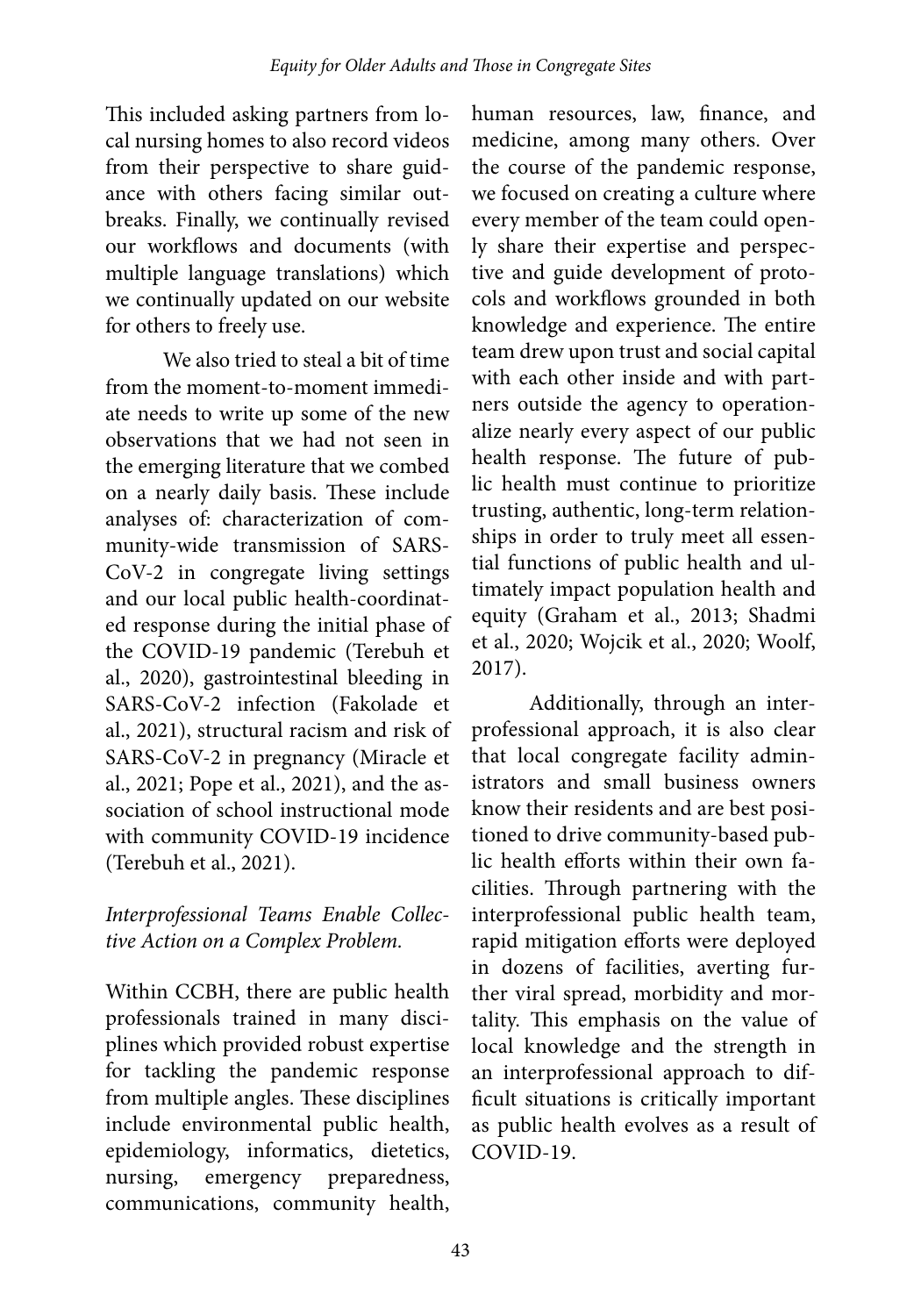*Transparency and Continuous Communication are Important Always*—*Vital in a Crisis.*

From the outset of the pandemic response, we committed to a regular and transparent flow of information about COVID-19 in Cuyahoga County, creating channels of communication with multiple media partners at regular intervals. These press conferences, news articles and radio interviews provided an opportunity to share timely information with our community to ensure access to the latest updates on the impact

of the pandemic on our local community and on efforts to mitigate the impact of COVID-19. Coordinated and consistent messaging also builds trust among community members and creates opportunities for additional partnerships and resources to be channeled where they are needed most. In Cuyahoga County, regular communication, which included our elected officials, created an opportunity to also discuss our community's approach to racial equity and to simultaneously address both racial equity and COVID-19 in the wake of the national reckoning on racial justice.

**Case Study**: *CCBH COVID-19 Press Briefing at the Intersection of Racial Inequities and COVID-19 (Cuyahoga County COVID-19 Press Briefing; Speech starts at 20:31 minutes, 2020)*

On June 5, 2020, we shared remarks regarding racism and its impact on our community. I shared the following remarks as context before providing the customary COVID-19 data update.

I cannot brief you on the status of the COVID-19 pandemic's impact on our community without first discussing the impact of the larger epidemic in this country that has killed far more people than coronavirus—that is racism. Racism has been a part of this country since the very beginning and is the root of profound differences in opportunity for people of color that lead to unjust, preventable health outcomes such as a high burden of chronic disease and early death. You've seen this week that thousands of individuals have exercised their first amendment rights to non-violently protest for racial justice in the wake of George Floyd's murder.

We have worked here at CCBH with partners across the community for a number of years in HIP-Cuyahoga where in 2015, we first collectively declared eliminating structural racism and fostering racial equity shared priorities. That remains the cornerstone of our work as a community with stakeholders across many sectors who share the vision of making Cuyahoga County a place where everyone has an opportunity to reach their full poten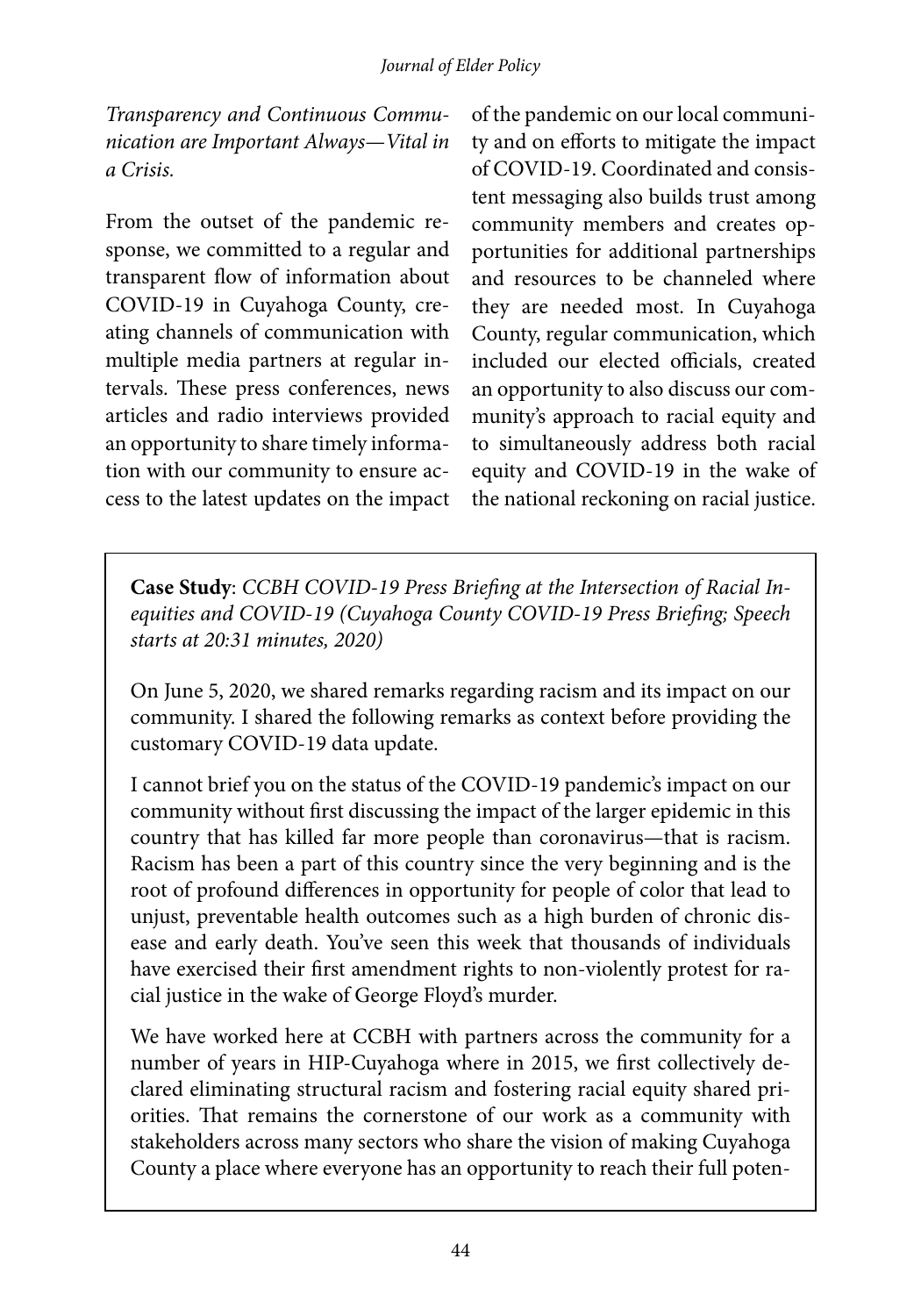tial. This is not a matter of right or left along the political spectrum, this is a matter of our shared humanity.

Today, though I want to share some insights from my own life as a native NE Ohioan, mother, and physician. I am white, which means that I was born with privilege. The privilege associated with being white is automatic given the context in which we live in the United States. I have seen images that look like me everywhere I look since I was very young. Products are designed for my skin color and hair type. I can do every day activities without fear of bias. As a white physician, I can walk just about anywhere in a hospital without being questioned. That is not the case for individuals of color here and in communities across our country.

It has long been time for those of us with privilege that confers us undeserved power to do the necessary and uncomfortable deep work of understanding, personally confronting and collectively eliminating racism, from implicit bias in our personal interactions and behavior to changing systems and policies that perpetuate structural racism and maintain our privilege. As a member of the dominant race, silence and inaction are not options. Every single one of us has a role to use our heart and minds in our spheres of influence to catalyze change. This requires transformation of our deeply engrained perspectives about race. This includes learning the historical roots of racial inequity in this country, not the sanitized version we learned in school, but the actual truth about this country's history. As a first step, sign up for a Racial Equity Institute training—it will be 2 days that radically transform you. Build authentic relationships of mutual respect, predicated on trust that is earned over time with people who look different than you. Talk to your kids about racism now. Take a look at your workplace, your place of worship and the businesses you patronize—do the people there all look like you? Speak truth to power and take a stand for inclusion in those places regardless of the personal cost. Patronize businesses owned by people of color and those who are different from you. Listen to people of color, really listen to what they experience every single day and what those with this lived experience truly believe is necessary to move all of us as individuals, as a community and as a country to be better. These activities are just a few and certainly not sufficient, but they can be done right now and will begin to give you a glimpse into the everyday struggle of people of color in this country because of racism. The time is now to use your voice, your privilege, your power for real change.

I often hear from other white people that their lives have been hard. This conversation about racism in no way invalidates your experience of struggle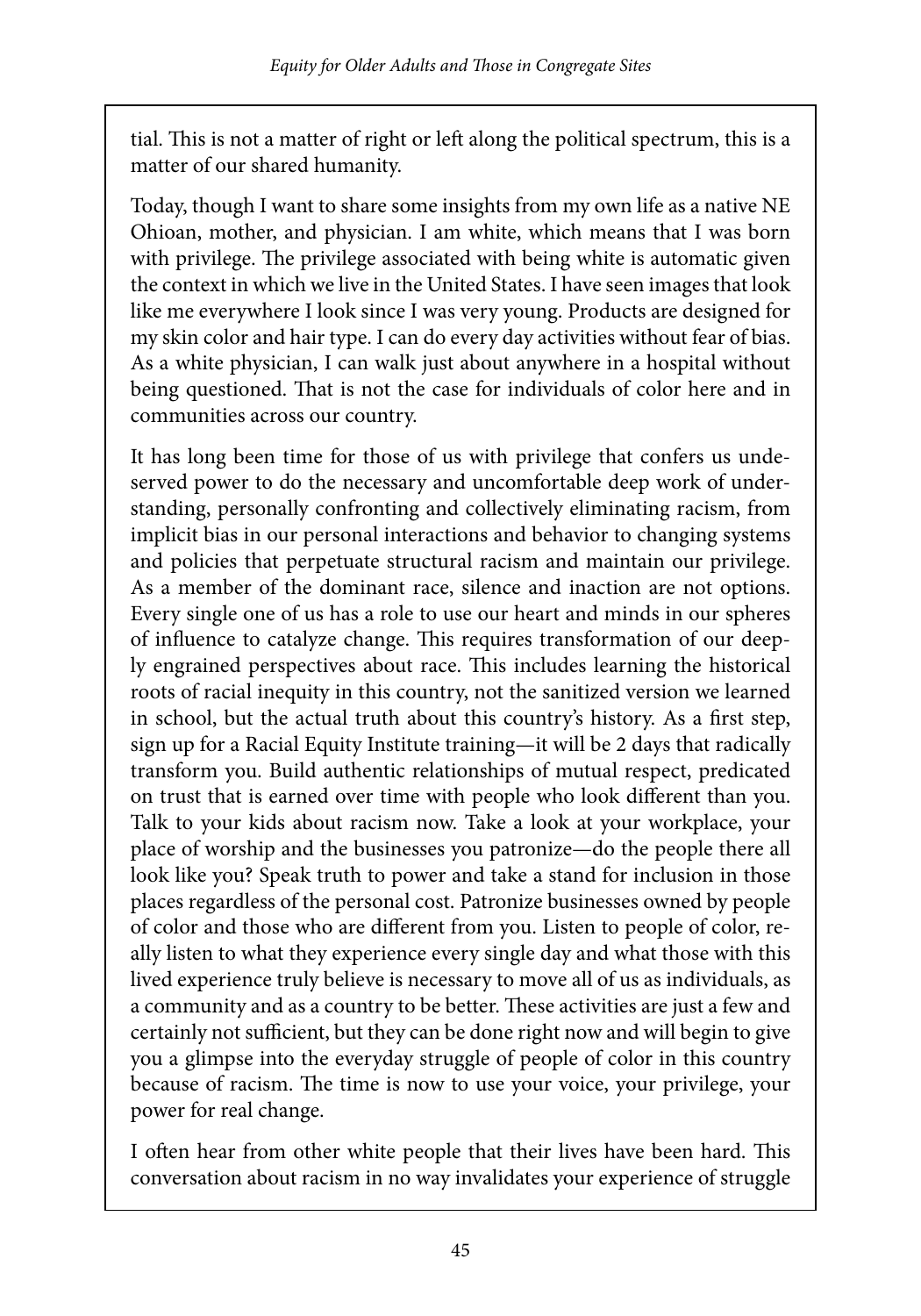in poverty or difficult circumstances. But what those who are white need to understand is that our struggles are not made more difficult by the color of our skin and we are afforded privileges we don't even realize because we are so used to being in power even when we find ourselves in tough circumstances.

It will take all of us to work together collectively to change this community and our nation into a place where everyone has the opportunity to reach their full potential regardless of race, ethnicity, gender, religion, language, sexual orientation or any other non-majority demographic.

As a physician, I see firsthand the effects of the brokenness of this world through the privilege of partnering with patients in their lives. I frequently reflect that the issues contributing most intensely to poor physical and behavioral health are not actually anything I learned how to manage in medical school or residency, but rather they are issues of racism and poverty. Those are the actual causes of illness and death and those are very issues that we must work together to solve as individuals and as a collective community. It begins with each of us right now.

In my moment of gratitude today, I would like to conclude by thanking countless people who have influenced my personal perspective transformation journey around racism, helping me better understand their experience as people of color and my role as a white woman of privilege. I regret that I cannot name everyone here, but I want each of you to know how profoundly grateful I am for you spending time you didn't have and that I didn't deserve, to educate yet another white person about this issue. I cannot imagine how exhausting that must be day in and day out, but I am personally grateful for that sacrifice. I specifically wanted to mention two physician mentors at Wright State who guided me through medical school, Dr. Alonzo Patterson and Dr. Rhea Rowser, who believed in a naive white kid in her early 20s and spent a great deal of time personally pouring in to me. I also want to thank my long-time HIP-Cuyahoga co-chair, Greg Brown, a passionate servant in this community for many decades, who has so generously given of himself to catalyze my perspective transformation journey. Finally, I want to thank all of my patients, but particularly those of color who have given me a great deal of trust as a white doctor—trust I didn't deserve and hadn't earned, but which you so graciously gave. You have all taught me so very much and I thank you for your mentorship. These relationships and many others have transformed my life and my understanding of race and privilege and my role in fighting for change. Thank you for that eternal gift.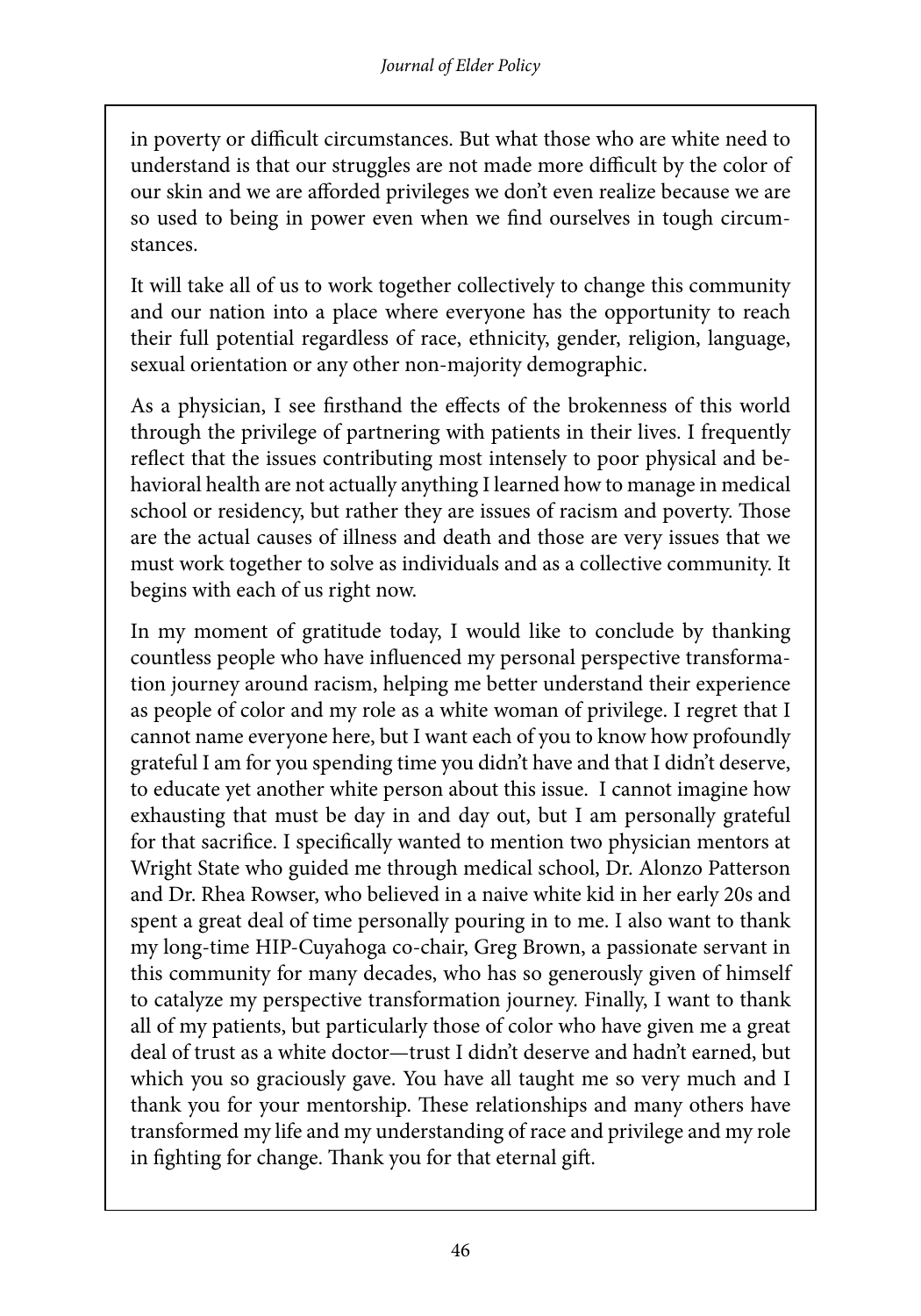Beyond media communications, frequent contact with those most impacted by the pandemic was also critically important. As noted above, this came in the form of regular physician contact for patients who tested positive, but also for organizations managing outbreaks through our physician line, CCBH call center and outbreak investigation strike team calls.

Partnering with trusted community members to ensure open communication across the community is also critically important. With good reason, there is considerable mistrust of government by many community residents (Webb Hooper et al., 2019). This was evidenced by numerous instances where individuals receiving calls for case interviewing or contact tracing were suspicious of the caller and reluctant to cooperate with the public health interaction. This lack of trust is multifactorial, but addressing it became a critically important part of our response. Our team partnered with community health workers and other trusted neighborhood ambassadors, utilized multiple methods of communication, ensured assessment of the verbal and written preferred languages, partnered with interpreters and assessed for resource needs in each interaction, all approaches intended to quickly build rapport and provide public health care grounded in cultural humility.

In recent stages of the pandemic response, these communication efforts have focused simultaneously on the importance of continued mitigation efforts and testing given sustained high levels of community spread for nearly a year, coupled with the importance of rapidly vaccinating as many people as possible. Given a high degree of vaccine hesitancy we have experienced, especially among staff at congregate living facilities, an organized, equity-grounded communication strategy remains vital. The importance of continuous communication and long-standing, authentic relationships with trusted ambassadors of messaging on-the-ground must be critical components of future public health action.

#### *Proactive Investment in Public Health Infrastructure Could Mitigate a Crisis.*

At numerous points over the past year, we faced barriers to accomplishing public health control of COVID-19 in our local community due to fragmentation and a lack of a coordinated systems approach. Nationally there has been a systemic disinvestment in public health infrastructure over many decades (Institute of Medicine, 2012a, 2012b, 2015). The National Association of County and City Health Officials (NA-CCHO) characterizes public health infrastructure in the following categories: human, organizational, informational, legal, policy, and fiscal.

One powerful example of infrastructure challenge locally relates to data systems. Long-standing disinvestment in public health infrastructure at the federal and state levels has resulted in antiquated, separate data systems for tracking public health population metrics, infectious disease reports and vac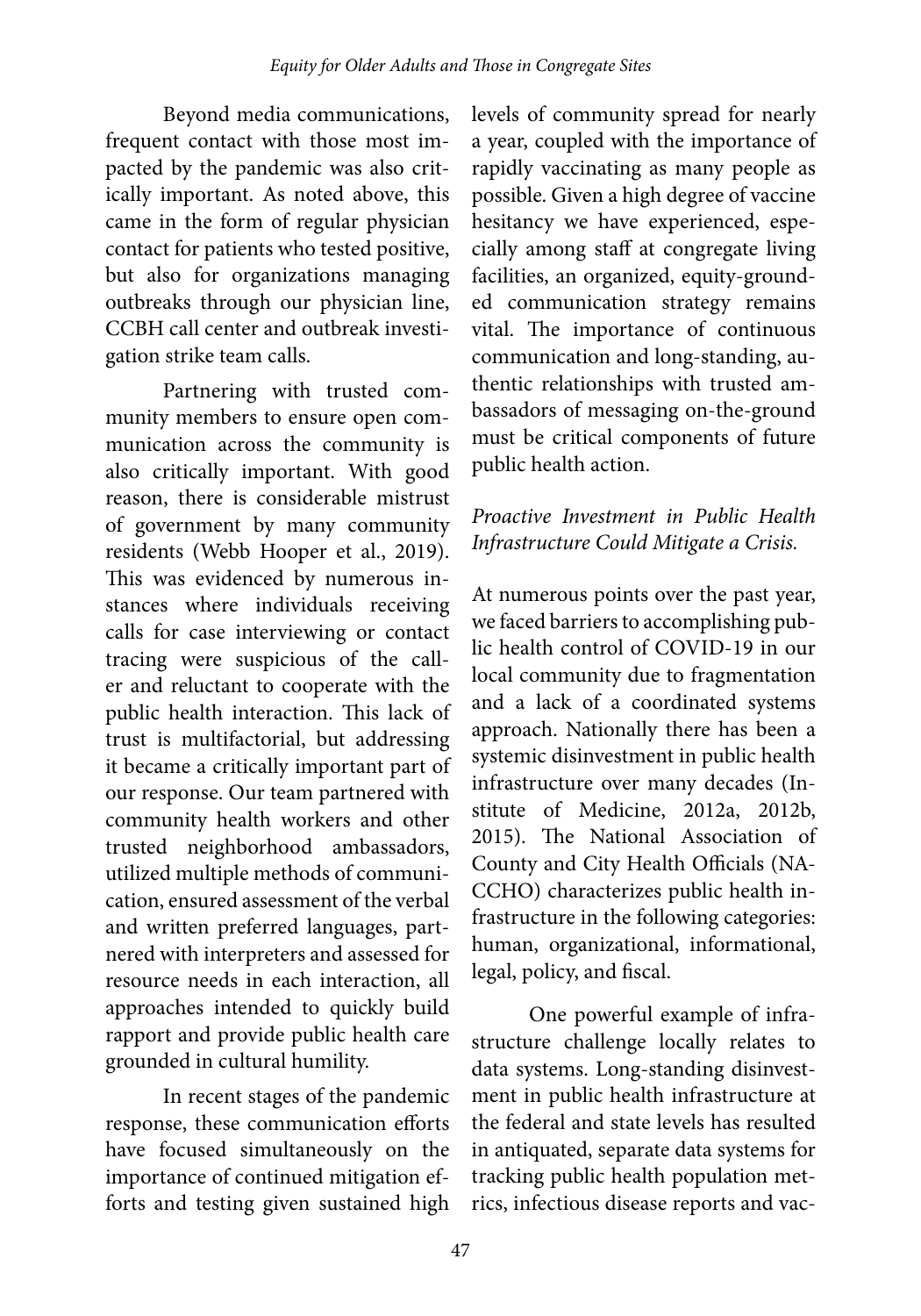cinations in Ohio. Furthermore, these systems have limited to no interoperability with health care system electronic medical records, private sector labs and records from congregate settings, both public and private.

#### **Case Study**: *A Complex Web of Data*

As the COVID-19 pandemic quickly unfolded, our team began to formulate a systems approach to the response. That task included identifying all sources of data and their potential utility in driving surveillance and mitigation approaches locally. In particular, this also included understanding the available data within congregate sites which were impacted hard and very early. We very quickly recognized an inconceivable patchwork of data types, sources and methods of transmission. Testing data began to flood the CCBH fax machine from multiple sources, while other cases were reported through the state disease reporting system. Still others were called in on the phone and many appeared to initially go unreported as many labs did not have connectivity to either the local or state health departments for direct reporting. Additionally, the systems designed for infectious disease reporting were siloed from vital statistics and vaccination systems, thus tracking and analyzing data from multiple elements of the response was tedious and often required substantial duplicative data entry and reconciliation. We worked closely with the internal informatics team, along with partner organizations and our state health department colleagues to both problem-solve and improve the current systems and craft longer-term more efficient solutions within the constraints of limited resources. In several studies, these fundamental data infrastructure challenges had profound impacts on the response for local and state health departments across the country (Holmgren et al., 2020; Madhavan et al., 2021).

As noted above, there must be an investment in data infrastructure among public health entities that also links with health care, social service and congregate care organizations in order to ensure rapid control of emerging infectious diseases. This lack of shared or even interoperable piecemealed data infrastructure locally has been a priority of the HIP-Cuyahoga consortium as it catalyzes efforts to present a comprehensive picture of the health of our

community at regular intervals. Over the past year, however, the deleterious impacts have been even more apparent to the health of our community as testing, case investigation, contact tracing, and vaccination information was completely siloed in independent systems resulting in duplicative manual data entry and an inability to perform sophisticated public health analyses that could drive more efficient mitigation efforts.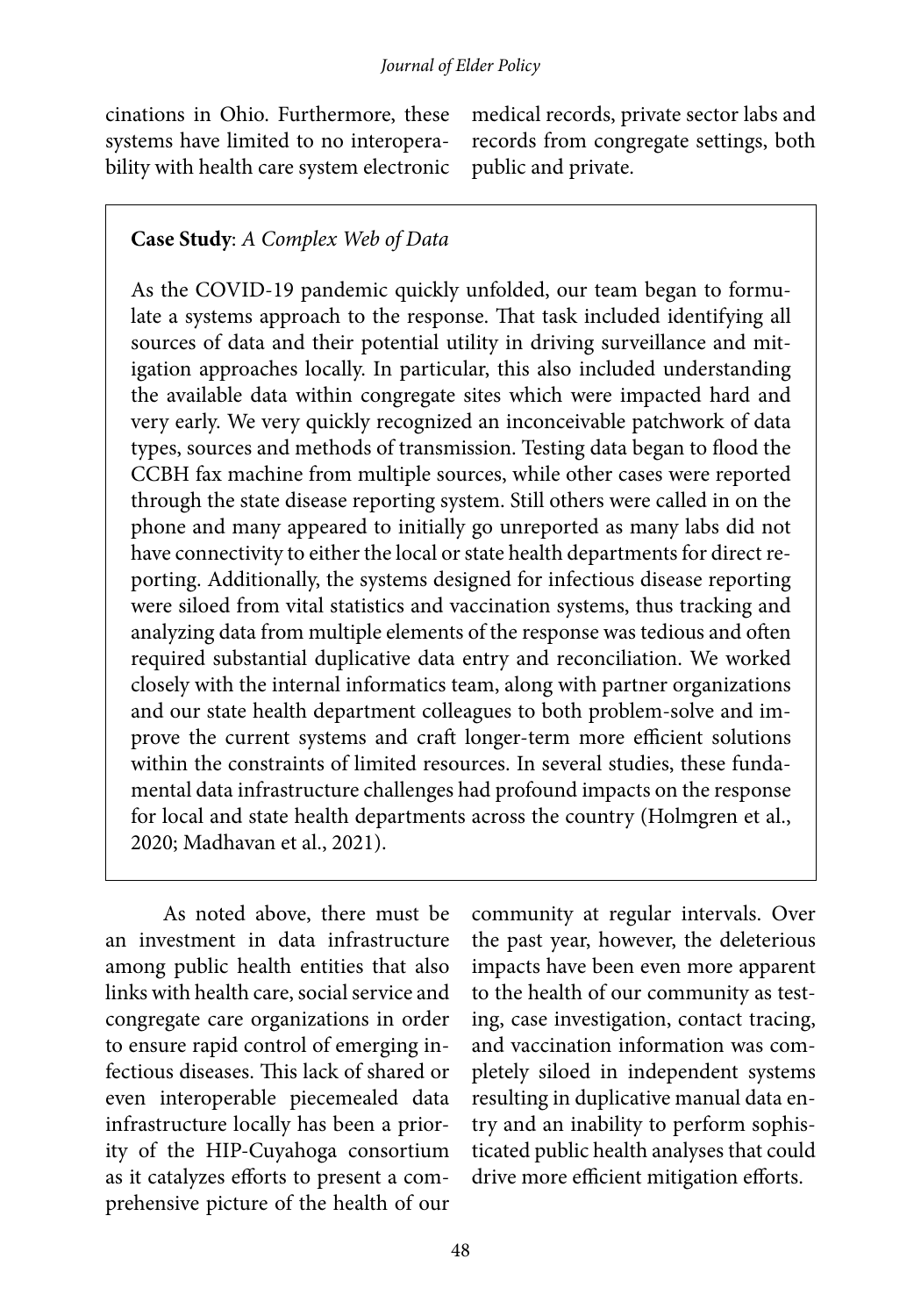#### **Policy Implications**

#### *The Imperative of an Equity Lens*

In order to focus resources where<br>they are most needed and can have<br>the most impact, local public health<br>organizations must employ an equin order to focus resources where they are most needed and can have  $\mathsf{\mathsf{L}}$  the most impact, local public health ty lens that includes considerations of age, disability and congregate housing status as well as the upstream drivers of inequities in these demographics. Traditionally, efforts to improve population health occur in silos with public health and health care systems working independently to improve conditions in their own spheres of influence (Institute of Medicine, 2016). Such efforts often focus downstream rather than on the upstream systems and structures that profoundly impact the health of the most vulnerable. The experiences in COVID-19, in particular in attempting to protect those most vulnerable from the mortality and morbidity of this novel virus, demonstrate that to be most impactful and proactive, organizations must share a language and common commitment to equity as a driving force for population health work. In our community, we have been fortunate to have over 10 years of capacity building around health equity and a common vocabulary among key partners through our cross-sector HIP-Cuyahoga consortium. This long-term investment in equity capacity-building created a strong foundation on which to build the pandemic response.

## *Using a Systems Approach for Cross-Sector Action*

An equity-grounded approach also includes sharing a systems method to catalyze cross-sector action where the outcome of health for the community is shared by those who are part of a larger whole than their own individual organizations. We live, work, learn and play in complex dynamic systems and the structures of those systems lead to behavior of the system, including feedback cycles, that impact people in profound ways (Kaplan et al., 2017). Sometimes these cycles are vicious and sometimes they are virtuous, but understanding the intersectionality in parts of the system and our interdependence and shared humanity, is critically important (Sturmberg et al., 2021).

Additionally, there are multiple advantages to working with organizations of varying size and structure in the public, not-for-profit and private sectors, but also within different fields (Shen, 2008). Each organization has different capacities, cultures, spheres of influence, and nimbleness, thus potentially providing key unique elements of larger whole in a community level response, particularly one this large (Hamer & Mays, 2020). In the case of Cuyahoga County, this involved multiple levels of municipal and county governments, philanthropic partners, not-for-profit organizations within and outside of public health and health care and many others to ensure a wide variety of community needs were met over the past year. This partnership built on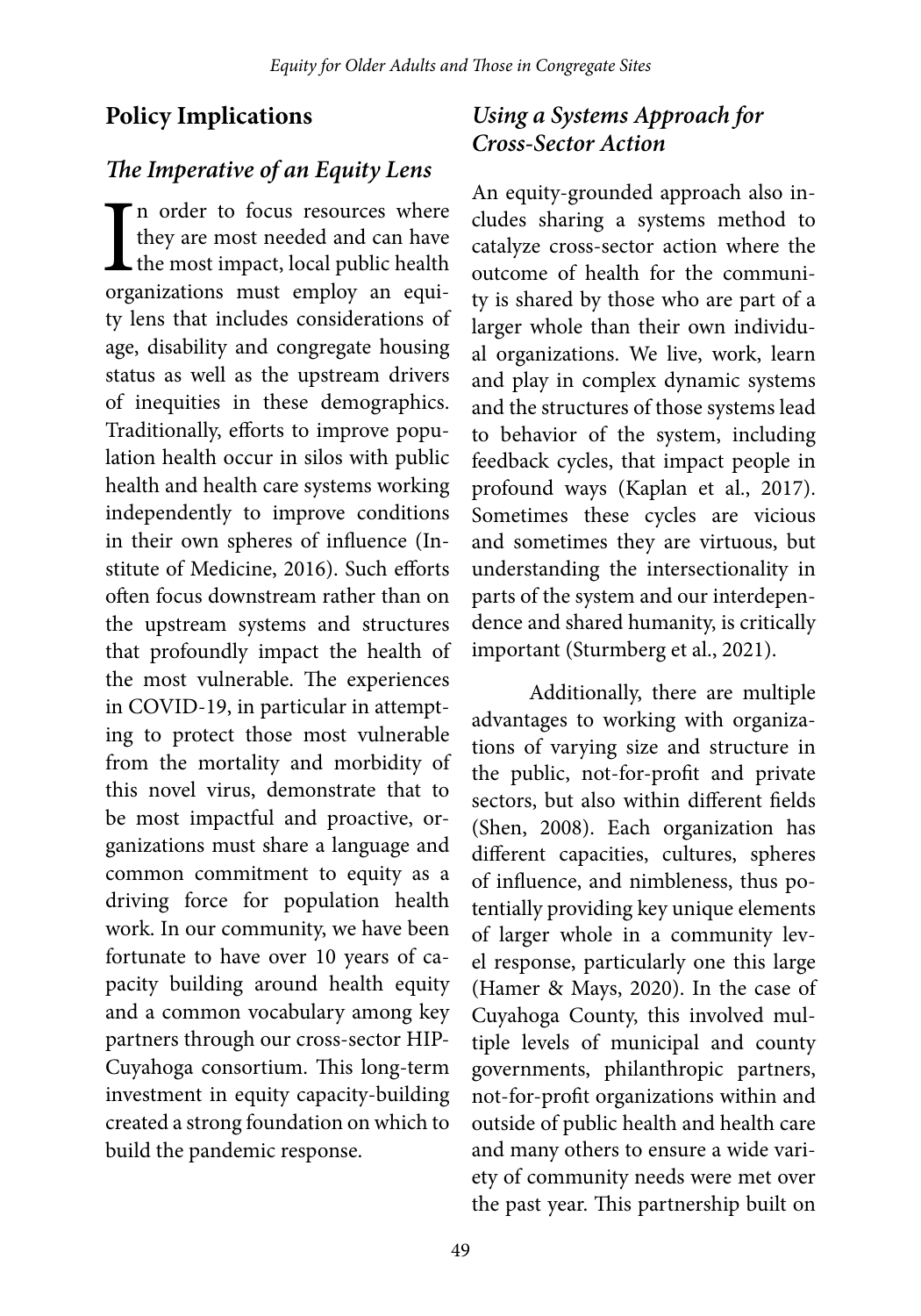our systems and equity work within HIP-Cuyahoga (HIP-Cuyahoga) along with robust, pre-existing relationships grounded in trust built over time working on other initiatives. This solid foundation and systems approach provided the opportunity for both individuals or organizations to see how their work and influence is part of a larger effort and a community-level response.

#### *Reinvention of Public Health*

"Public health is what we do together as a society to ensure the conditions in which everyone can be healthy" (*Public Health 3.0: A Call to Action to Create a 21st Century Public Health Infrastructure*). Public health organizations exist to deliver on this vision for public health, however some health departments also have a teaching mission as well (Erwin & Keck, 2014).

Prior to COVID-19, the governmental public health community was in the process of reinventing the future of public health in an effort known as Public Health 3.0. This effort is focused on 5 themes: strong leadership and workforce, strategic partnerships, flexible and sustainable funding, timely and locally relevant data, metrics, and analytics, and foundational infrastructure. Additionally, Healthy People 2030 and NACCHO both have recommendations and resources related to public health transformation and infrastructure investment (*Healthy People 2030: Public Health Infrastructure*, 2021; *Public Health 3.0: A Call to Action to Create a 21st Century Public Health Infrastructure*).

COVID-19 has profoundly highlighted major fissures in the US public health system at all levels: local, state, tribal, territorial and federal levels. While local and state governments are still grappling with the major impacts of COVID-19, there is a precious opportunity to redesign and adequately fund a public health infrastructure that truly meets the vision of creating opportunities for everyone to thrive and live their healthiest lives. This must include investments in thoughtful infrastructure planning in all five areas noted above at all levels in order to sustainably improve population health and tackle the most profound drivers of health inequities.

This redesign must occur now at the local, state and federal levels before the next crisis and should be focused on investments in data systems with interoperability across the continuum of care, authentic trusted relationships particularly with those most impacted by health inequities, and a workforce prepared to employ systems thinking and catalyze change in dynamic environments. A recent declaration by the President of the American Medical Association acknowledges the critical need in this moment for both a declaration and commitment of investment in public health infrastructure, calling on health care institutions to be part of the solution for this critical problem (Bailey, 2021).

#### *Prevention is the Priority*

There are 4 levels of prevention: primary, secondary, tertiary, and quaternary.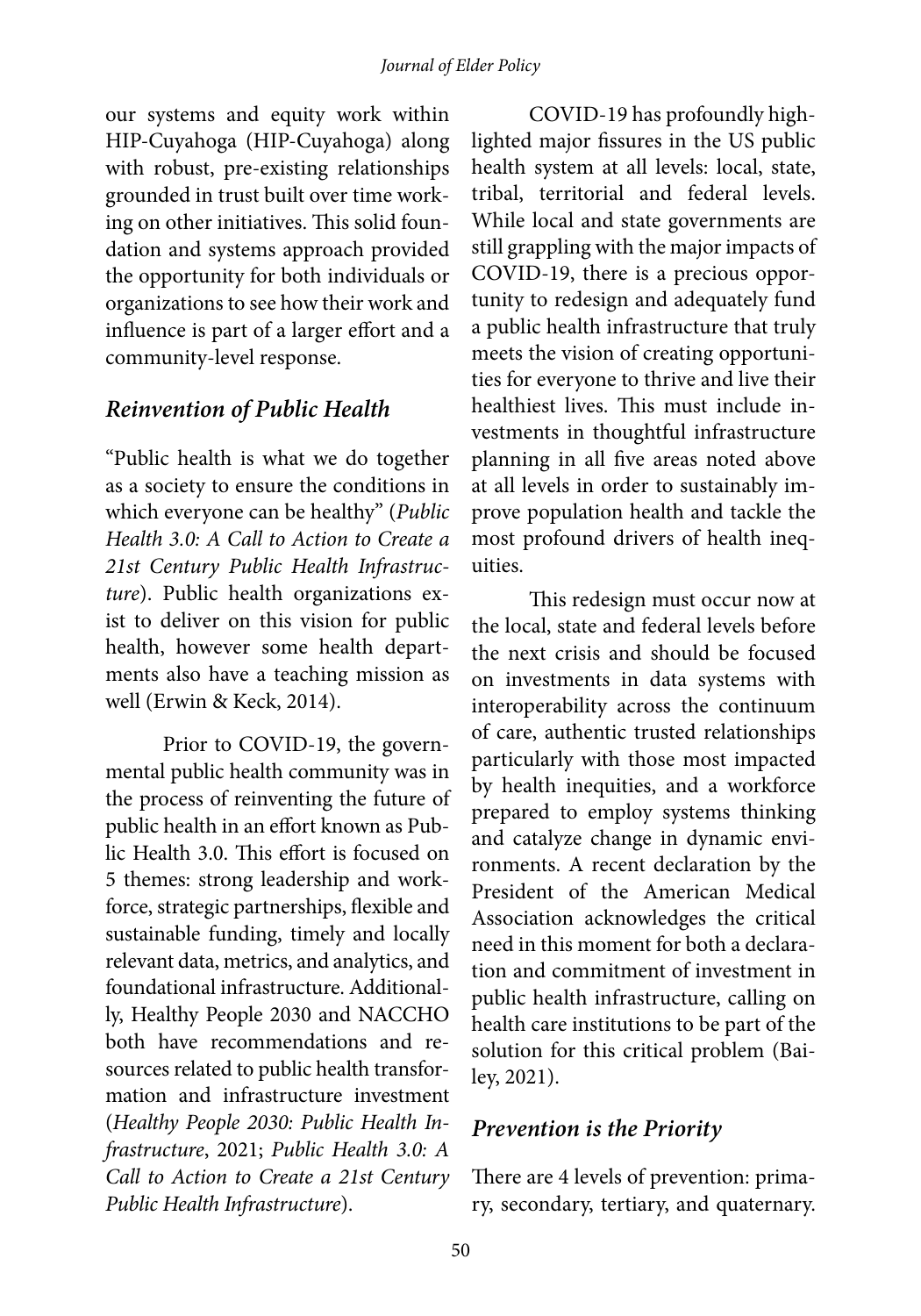Typically, health care focuses on tertiary prevention, or minimizing the impact of disease once it is already clinically apparent. The most severe COVID-19 outcomes occurred in those with underlying co-morbidities, including older age and chronic disease like diabetes. Care provided in the tertiary prevention realm is often costly and less impactful at the population level. Public health however typically focuses on primary or secondary prevention with efforts such as vaccinations, healthy eating/active living and screening for conditions such as cancer and lead poisoning. Efforts in these areas are cost-effective and highly impactful at the population level.

Additionally, coordination and commitment to prevention across all levels of governmental public health is also critically important to ensure equitable population health outcomes. Several examples of federal focus on primary and secondary prevention include the national pharmacy vaccination program among congregate care facilities and commercial pharmacies, as well as the Centers for Medicare and Medicaid services public reporting of congregate care facility testing volumes and results (Appendix) (*Nursing Home Data - COVID-19 Test Positivity Rates*, 2021). This enabled us locally to track this measure of community spread as another key metric in understanding the scope of impact at the local level.

As is evident from the impacts of COVID-19, collaborative focus of both health care and public health on primary and secondary prevention in the form of mitigation efforts, popula-

tion level policies for universal masking and social distancing, and vaccination provide tremendous promise in minimizing community spread and subsequent morbidity and mortality. Thus, future efforts in both sectors must focus on collaborative upstream prevention, ultimately leading to improved downstream community outcomes that occur with a shorter pandemic and healthier population.

## *Recognition of and Action to Address Structural Inequities*

As the nation grapples with the impacts of over 400 years of racism superimposed on the COVID-19 pandemic, the impact of structural determinants of health has become more readily apparent (Laurencin & McClinton, 2020; Lin, 2020). In addition to the impacts of structural racism, there are other structural determinants of health and powerful forms of bias that have created health inequities for many populations including those who are older and disabled. Future policy directions at the local, state and federal levels, must account for past injustices rooted in oppressive policy and build in extra support for those most proximal to the impacts of inequities. As an example, populations most impacted by morbidity and mortality from COVID-19 such as black and brown communities, older adults, those with disabilities and residents of congregate facilities should be prioritized first for COVID-19 vaccination.

The Ohio vaccine prioritization plan led by the state health department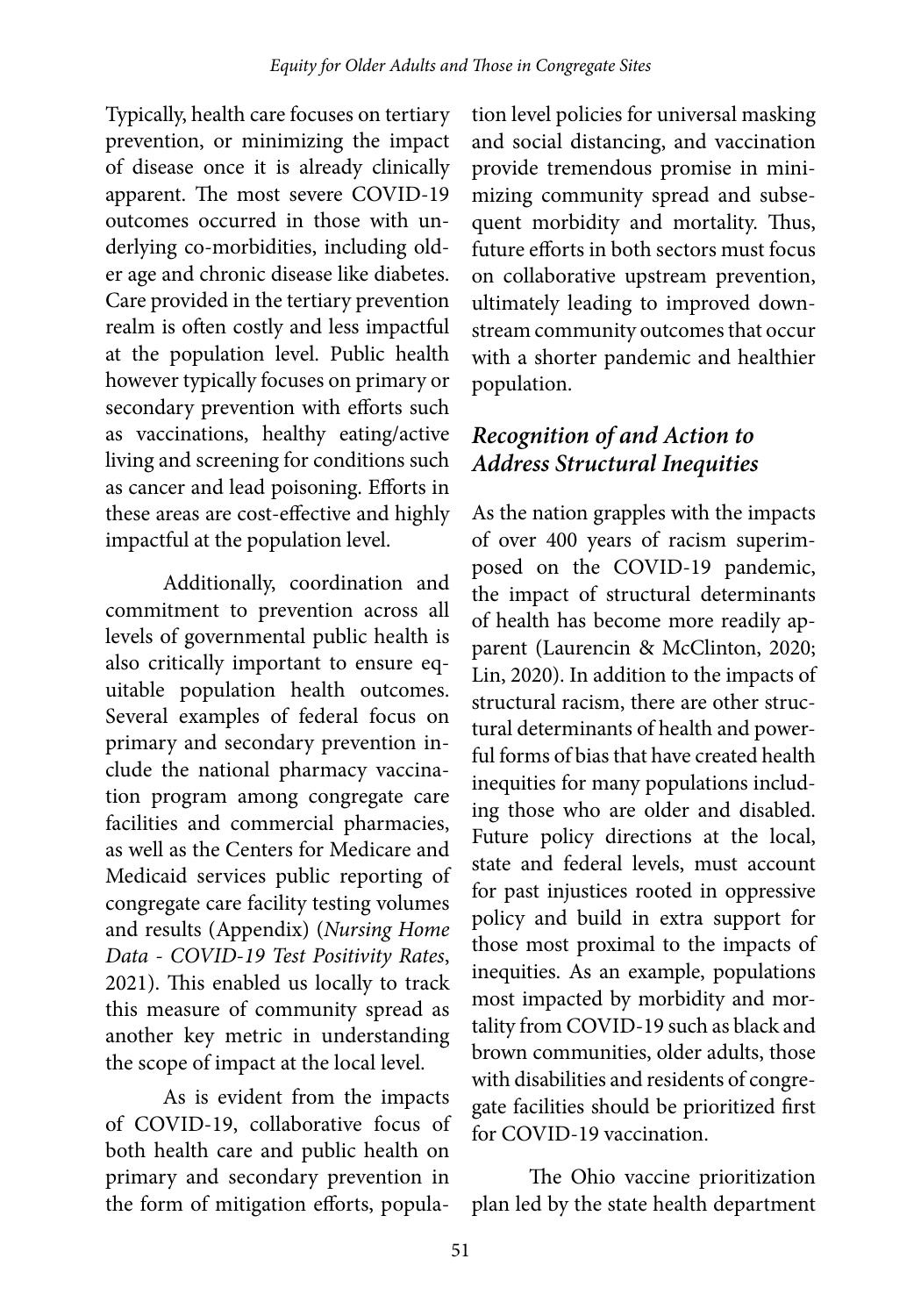in collaboration with the Governor's office, focused on older adults and those in congregate settings first based on prior COVID-19 impact data. In the fourteen weeks since the first COVID-19 vaccinations in Ohio, 55% of nearly 3.4 million vaccinations started have occurred in Ohioans age 60 or older as compared with earlier data from week four which showed 91% of vaccines initiated were among Ohioans 60 and older (Health, 2021). As of the end of March, 65% of all completed series in Ohio were given to those age 60 and older (Health, 2021). This approach to primary prevention of COVID-19 is the result of recognition of the marked impact on older adults and those in congregate settings early in the pandemic.

# *Integration between Public Health and Primary Care*

The utter devastation of COVID-19 among vulnerable populations and the rising tsunami of evolving chronic disease related to the virus demands that organizations move beyond a coordination of efforts between public health and clinical care, to intentional integration of infrastructure and mission. Public health and medicine were historically separated with many driving forces behind the divergence of both fields (Brandt & Gardner, 2000; Shahid et al., 2020). However, the COVID-19 pandemic has proven that the two are inextricably linked and efforts over the next few years at both local and national levels must focus on meaningful integration of the two fields. In particular, there must be widespread investment

in currently under-funded and under-appreciated public health and primary care infrastructure and workforce initiatives (Geyman, 2021; Kidd, 2020; Westfall et al., 2020). This integration is vital as thousands of people move from acute COVID-19 infection to the morbidity associated with chronic impacts. Layered mitigation strategies must include partnership between local health departments and health care systems in order to seamlessly provide care across the continuum.

# *Considerations for Older Adults*

The devastating impact of COVID-19 on older adults in local communities and those across the world provides a critical illustration of the importance of focusing on multiple policy spheres that address health and equity. Emerging evidence from the pandemic points to chronological age alone as a risk factor for poor outcomes from COVID-19 at the individual level (Nidadavolu & Walston, 2021; Shahid et al., 2020; Verdery et al., 2021), but other considerations such as long-term care policies, quality and accessibility of health care, and community conditions also appear to have marked impact on morbidity and mortality for older adults (Bello-Chavolla et al., 2021). In order to ensure equity in outcomes for older adults, focus on the individual, population and structural or systems levels is imperative.

At both the individual and community levels, investment in relationships is critically important to pro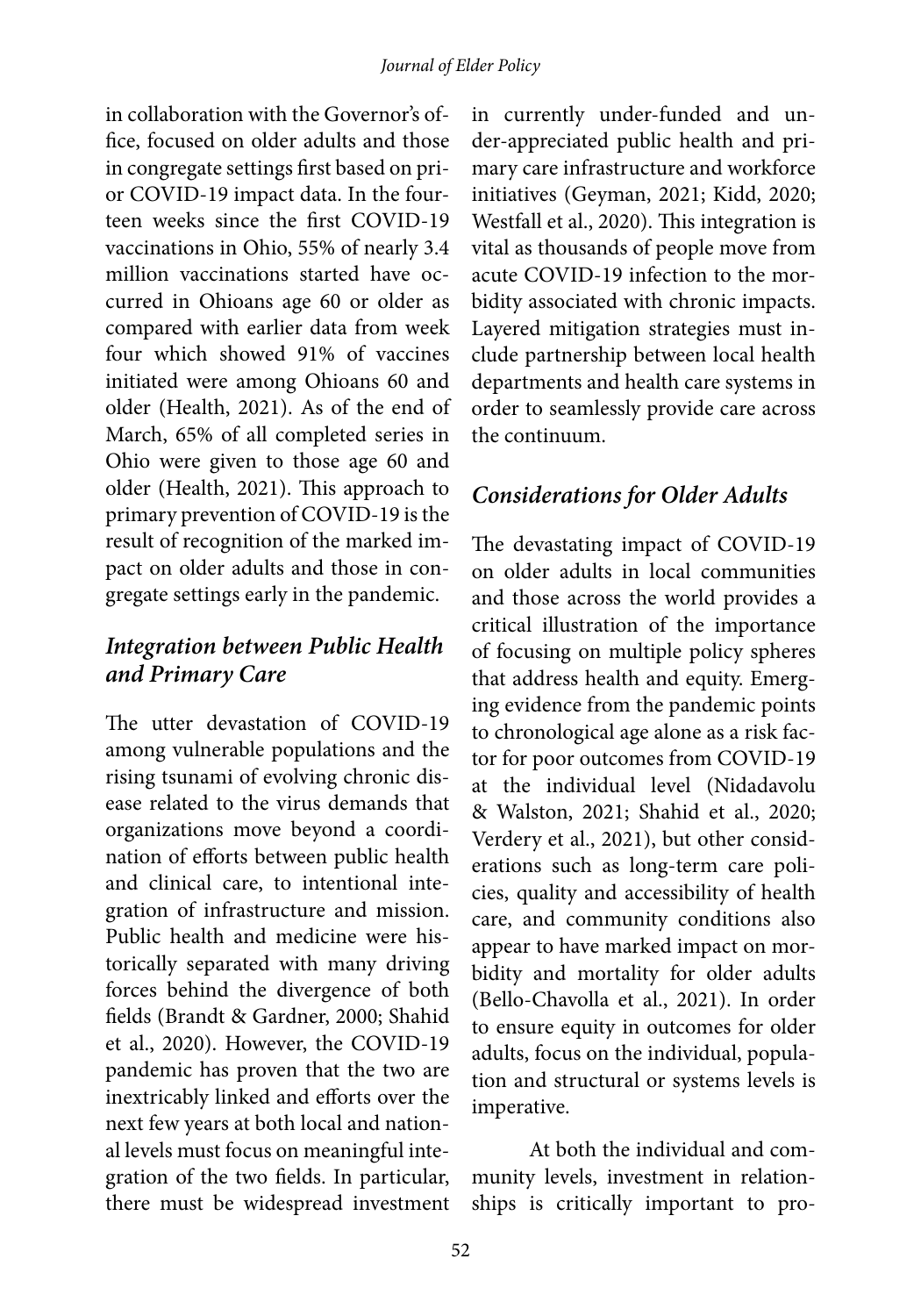mote health and well-being, but also for behavioral and physical health risk mitigation in the midst of a pandemic (Whitehead & Torossian, 2021). Such relationships include patient, caregiver, primary care and other healthcare team members, and community partners and should be grounded in a life course perspective which helps all stakeholders work together to address emerging challenges that seem impossible when working in isolation, but which are solvable when working together. Furthermore, the application of systems thinking is essential to considering the impact of context on health outcomes, including the high degree of interdependency between individuals and among community resources (Hassan et al., 2020).

At the population level during a crisis, it is essential to first think about the most vulnerable community members and ensure that an equity lens is applied to a range of policy provisions, including resource allocation. It is also essential to use new knowledge deficits as the impetus for systematically developing and disseminating broad new knowledge. This also requires a commitment to broad communication and investment in a shared vision that supports the collective and explicitly focuses on the most vulnerable, including older adults and those with disabilities.

Finally at the systems level, adequate data infrastructure is necessary to ensure policy decisions are evidence-based and focused on equitable population level outcomes. In the case of the COVID-19 pandemic, the quality of population level data available to ade-

quately investigate the impact of various risk factors on older adults is lacking at local, state, and national levels and has resulted in markedly inadequate data analytic capabilities necessary to understand risk and potential solutions for ameliorating the pandemic impact on older adults at both the individual and population levels (Verdery et al., 2021). This is particularly concerning given the continued evolution of the COVID-19 pandemic with an apparent emerging threat of breakthrough infections disproportionately affecting older adults and potentially due in part due to variant spread related to vulnerabilities in exposure, such as through low vaccination rates among caregivers. To date in the US, 75% of those who are hospitalized or die from breakthrough infections (confirmed COVID-19 infection  $\geq$  14 days after vaccination) have occurred in those  $\geq 65$  years of age (Prevention, 2021). Integrated data systems that facilitate the bidirectional exchange of information and analytic capabilities between public health, clinical care entities, and community organizations is vital to minimizing further morbidity and mortality and creating nimble community level responses to the needs of older adults and other vulnerable populations. Multiple levels of health policy focus on data accessibility and integration is key to ensuring equitable outcomes for older adults.

# **Conclusion**

The pandemic reminds and informs us that: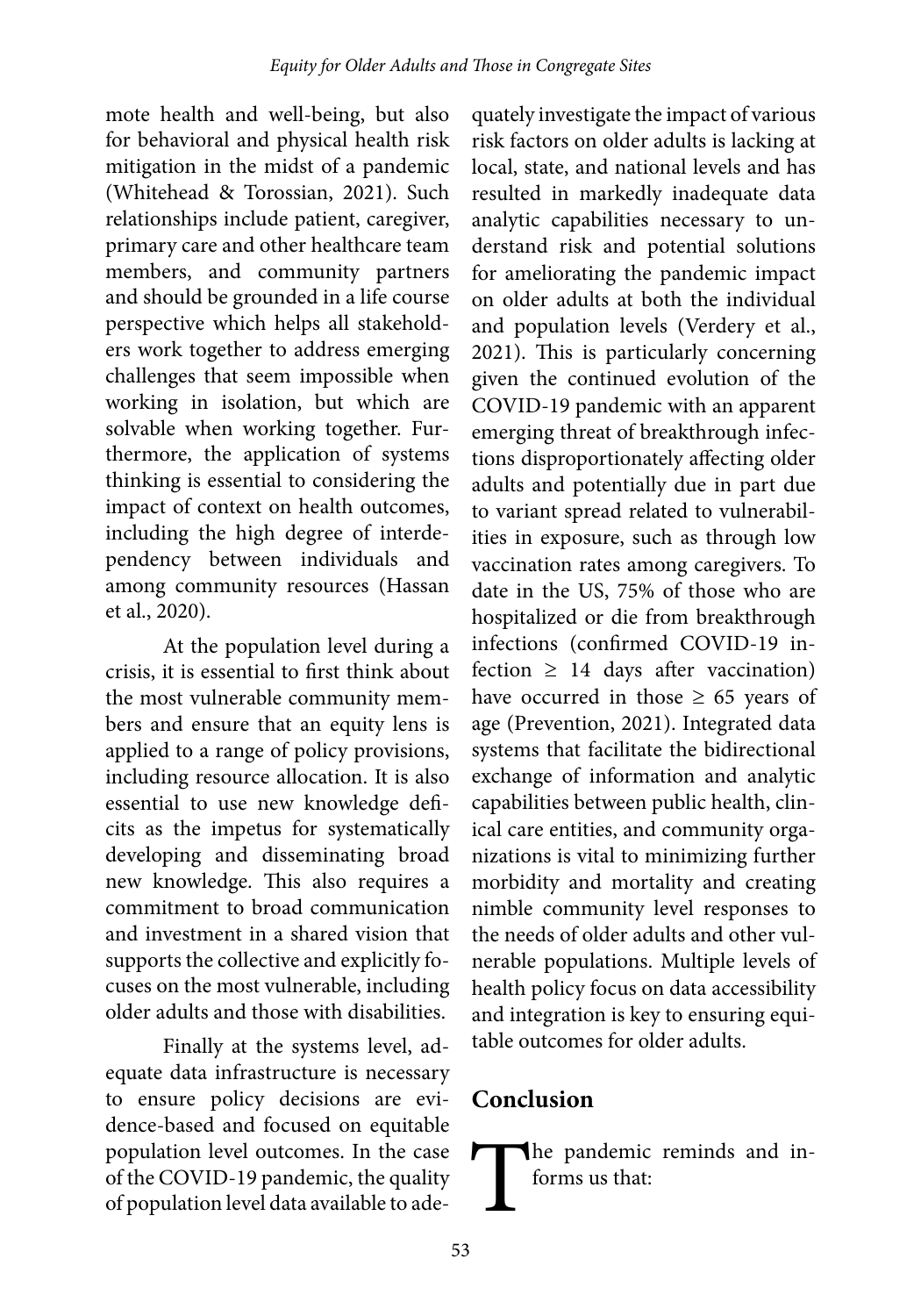- Ongoing investment in trustworthy cross-sector relationships and value-added roles for learners, working together for the common good, can provide a deep well to draw upon during a crisis.
- In a crisis, the vulnerable often become more vulnerable and need extra attention. To meet the needs of older people, consider age, disability, and congregate living status.
- An equity lens and cultural humility foster new opportunities for community health.
- Systems thinking, balanced with on-the-ground work and relationships, make it possible to take on seemingly intractable problems.
- To advance community health and equity, it is vital to meet both immediate needs and to focus on strategic efforts to transform systems and structures.
- Developing new knowledge on the ground creates opportunities for broader sharing.
- Interprofessional teams enable collective action in a complex problem.
- Transparency and continuous communication are important always vital in a crisis.
- Proactive investment in public health infrastructure could mitigate a crisis.

The impact of COVID-19 on older adults and those with disabilities living in long-term care facilities both locally and throughout the US is indisputable. The lessons learned from focusing a local public health response on these areas of highest need are transportable to other communities and also to future crises that may occur locally. Shortage can engender creativity to solve clinical and population health problems in context despite limited resources. Balancing the tension between individual autonomy and the collective good is necessary to advance population health. A strong commitment to foster equity and ensure community systems where everyone has an opportunity to thrive must be a guiding force for transformation as we collectively move out of the transactional tyranny of the moment caused by COVID-19 and begin to rebuild our communities together. While the pandemic has caused irreparable devastation in families and communities throughout the world, there are clear lessons learned amidst the darkness that are cause for much hope, not the least of which are the countless servants within congregate care facilities who have devoted their lives to the service of others.

# **Acknowledgements**

I am profoundly grateful to the many patients, community residents, and leaders, as well as public health, health care, and social service partners whose selfless work amidst fear and uncertainty provided the inspiration for this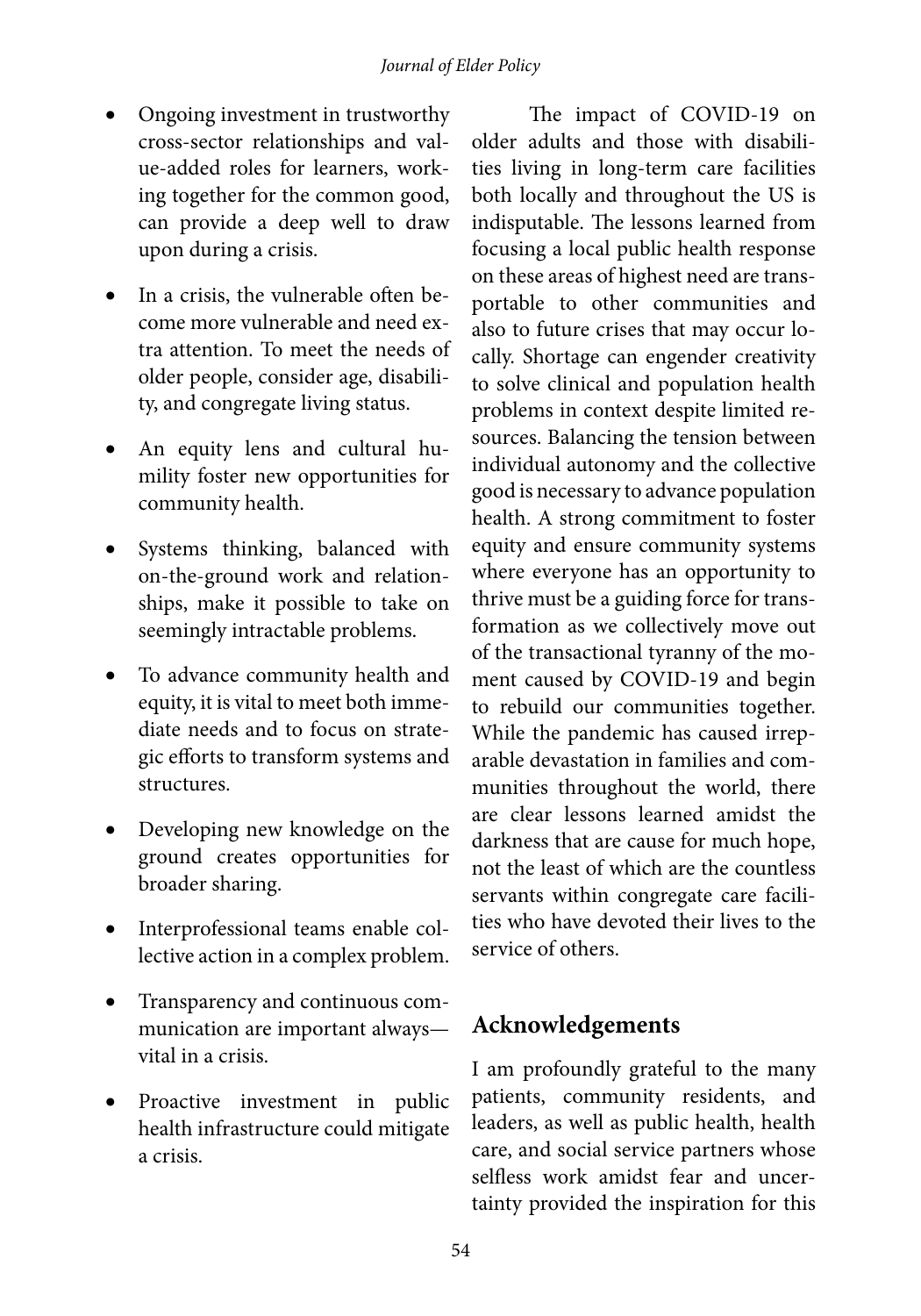article. I am thankful for the mentorship of Health Commissioner Terry Allan and my HIP-Cuyahoga partner, Greg Brown. I appreciate the support of my family during so many long hours working on the pandemic response, and am grateful to Dr. Kahana, an anonymous reviewer, and to Dr. Kurt Stange for helpful critiques of earlier drafts of this manuscript.

## **Funding**

This work was supported by the Clinical and Translational Science Collaborative of Cleveland, KL2TR002547 from the National Center for Advancing Translational Sciences (NCATS) component of the National Institutes of Health, and by a Fellowship from The Institute for Integrative Health.

# **References**

- *10 Essential Public Health Services*. (Updated 2020). [https://www.cdc.gov/publi](https://www.cdc.gov/publichealthgateway/publichealthservices/essentialhealthservices.html)[chealthgateway/publichealthservices/essentialhealthservices.html](https://www.cdc.gov/publichealthgateway/publichealthservices/essentialhealthservices.html)
- Bailey, S. (2021). *Pandemic exposes dire need to rebuild public health infrastructure* [https://www.ama-assn.org/about/leadership/pandemic-exposes-dire](https://www.ama-assn.org/about/leadership/pandemic-exposes-dire-need-rebuild-public-health-infrastructure)[need-rebuild-public-health-infrastructure](https://www.ama-assn.org/about/leadership/pandemic-exposes-dire-need-rebuild-public-health-infrastructure)
- Banerjee, A., Pasea, L., Harris, S., Gonzalez-Izquierdo, A., Torralbo, A., Shallcross, L., . . . Hemingway, H. (2020). Estimating excess 1-year mortality associated with the COVID-19 pandemic according to underlying conditions and age: a population-based cohort study. *Lancet*, *395*(10238), 1715-1725. [https://doi.org/10.1016/S0140-6736\(20\)30854-0](https://doi.org/10.1016/S0140-6736(20)30854-0)
- Bello-Chavolla, O. Y., González-Díaz, A., Antonio-Villa, N. E., Fermín-Martínez, C. A., Márquez-Salinas, A., Vargas-Vázquez, A., . . . Gutiérrez-Robledo, L. M. (2021). Unequal impact of structural health determinants and comorbidity on COVID-19 severity and lethality in older Mexican adults: Considerations beyond chronological aging. *The Journals of Gerontology: Series A*, *76*(3), e52-e59. <https://doi.org/10.1093/gerona/glaa163>
- Bernabeu-Wittel, M., Ternero-Vega, J. E., Nieto-Martín, M. D., Moreno-Gaviño, L., Conde-Guzmán, C., Delgado-Cuesta, J., . . . Ollero-Baturone, M. (2021). Effectiveness of a on-site medicalization program for nursing homes with COVID-19 outbreaks. *The Journals of Gerontology: Series A*, *76*(3), e19-e27. <https://doi.org/10.1093/gerona/glaa192>
- Brandt, A. M., & Gardner, M. (2000). Antagonism and Accommodation: Interpreting the relationship between public health and medicine in the United States during the 20th century. *American Journal of Public Health*, *90*(5), 707-715.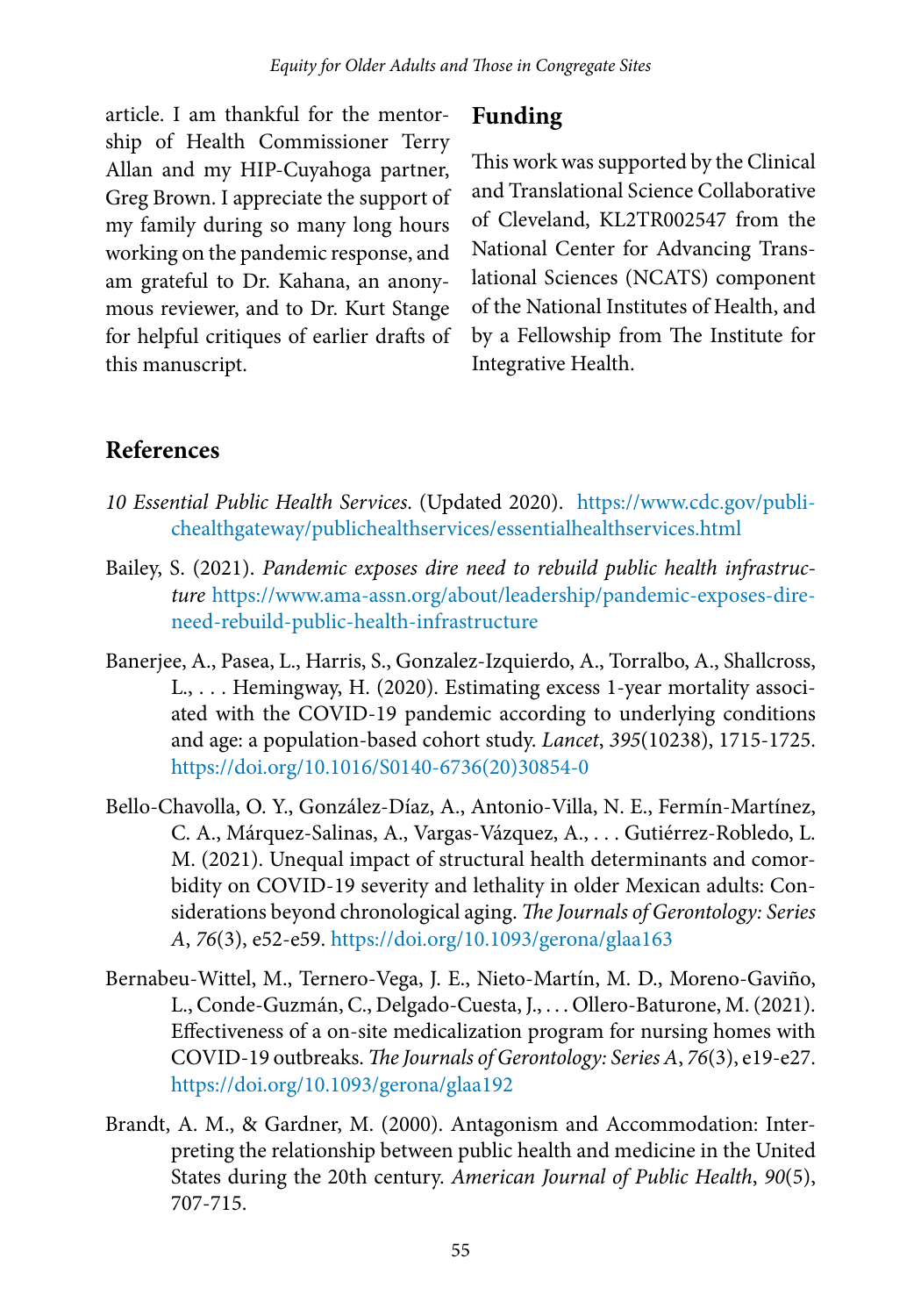- Bureau, U. C. (2019). *Cuyahoga County*. [https://www.census.gov/quickfacts/fact/](https://www.census.gov/quickfacts/fact/table/cuyahogacountyohio,US/PST045219) [table/cuyahogacountyohio,US/PST045219](https://www.census.gov/quickfacts/fact/table/cuyahogacountyohio,US/PST045219)?
- Carey, G., Malbon, E., Carey, N., Joyce, A., Crammond, B., & Carey, A. (2015). Systems science and systems thinking for public health: a systematic review of the field. *BMJ Open*, *5*(12), e009002. [https://doi.org/10.1136/bm](https://doi.org/10.1136/bmjopen-2015-009002) [jopen-2015-009002](https://doi.org/10.1136/bmjopen-2015-009002)
- Christ, G. (2021). *Health care workers balance protecting family, serving community during coronavirus pandemic*. [https://www.cleveland.com/metro/2020/03/](https://www.cleveland.com/metro/2020/03/health-care-workers-balance-protecting-family-serving-community-during-coronavirus-pandemic.html) [health-care-workers-balance-protecting-family-serving-community](https://www.cleveland.com/metro/2020/03/health-care-workers-balance-protecting-family-serving-community-during-coronavirus-pandemic.html)[during-coronavirus-pandemic.html](https://www.cleveland.com/metro/2020/03/health-care-workers-balance-protecting-family-serving-community-during-coronavirus-pandemic.html)
- Cuyahoga County Board of Health. (2020). *Covid-19 Information*. Retrieved February 9, 2021 from<https://www.ccbh.net/coronavirus/>
- *Cuyahoga County COVID-19 Press Briefing; Speech starts at 20:31 minutes*. (2020). [https://www.youtube.com/watch?v=5bNSuYwbgMo&list=PLRv4vN](https://www.youtube.com/watch?v=5bNSuYwbgMo&list=PLRv4vNBXmfaeD3cYUsTEHT9Ac5TcslyoT&index=19) [BXmfaeD3cYUsTEHT9Ac5TcslyoT&index=19](https://www.youtube.com/watch?v=5bNSuYwbgMo&list=PLRv4vNBXmfaeD3cYUsTEHT9Ac5TcslyoT&index=19)
- Diez Roux, A. V. (2011). Complex systems thinking and current impasses in health disparities research. *American journal of public health*, 101(9), 1627–1634. <https://doi.org/10.2105/AJPH.2011.300149>
- Research Support, Non-U.S. Gov't]. *Am J Public Health*, *101*(9), 1627-1634. [https://](https://doi.org/10.2105/AJPH.2011.300149) [doi.org/10.2105/AJPH.2011.300149](https://doi.org/10.2105/AJPH.2011.300149)
- Ecks, S. (2020). Multimorbidity, polyiatrogenesis, and COVID-19. *Med Anthropol Q*, *34*(4), 488-503. <https://doi.org/10.1111/maq.12626>
- Erwin, P. C., & Keck, C. W. (2014). The Academic Health Department: The Process of Maturation. *J Public Health Management and Practice*, *20*(3), 270-277.
- Fakolade, A. O., Gullett, H., Egwiekhor, A., Miracle, J., Ganesh, P., Rose, J., & Stange, K. C. (2021). Gastrointestinal Bleeding in SARS-CoV-2 Infection. *Med Science Case Reports*, *8*(e928822).<https://doi.org/10.12659/MSCR.928822>
- Geyman, J. P. (2021). Beyond the COVID-19 pandemic: The urgent need to expand primary care and family medicine. *Fam Med*, *53*(1), 48-53. [https://](https://doi.org/10.22454/FamMed.2021.709555) [doi.org/10.22454/FamMed.2021.709555](https://doi.org/10.22454/FamMed.2021.709555)
- Gorgulu, O., & Duyan, M. (2020). Effects of comorbid factors on prognosis of three different geriatric groups with COVID-19 diagnosis. *SN Compr Clin Med*, 1-12.<https://doi.org/10.1007/s42399-020-00645-x>
- Graham, R., McCann, M., & Allen, N. (2013). Public health managers: ambassadors, coordinators, scouts, or guards? *J Public Health Manag Pract*, *19*(6), 562-568. <https://doi.org/10.1097/PHH.0b013e3182902384>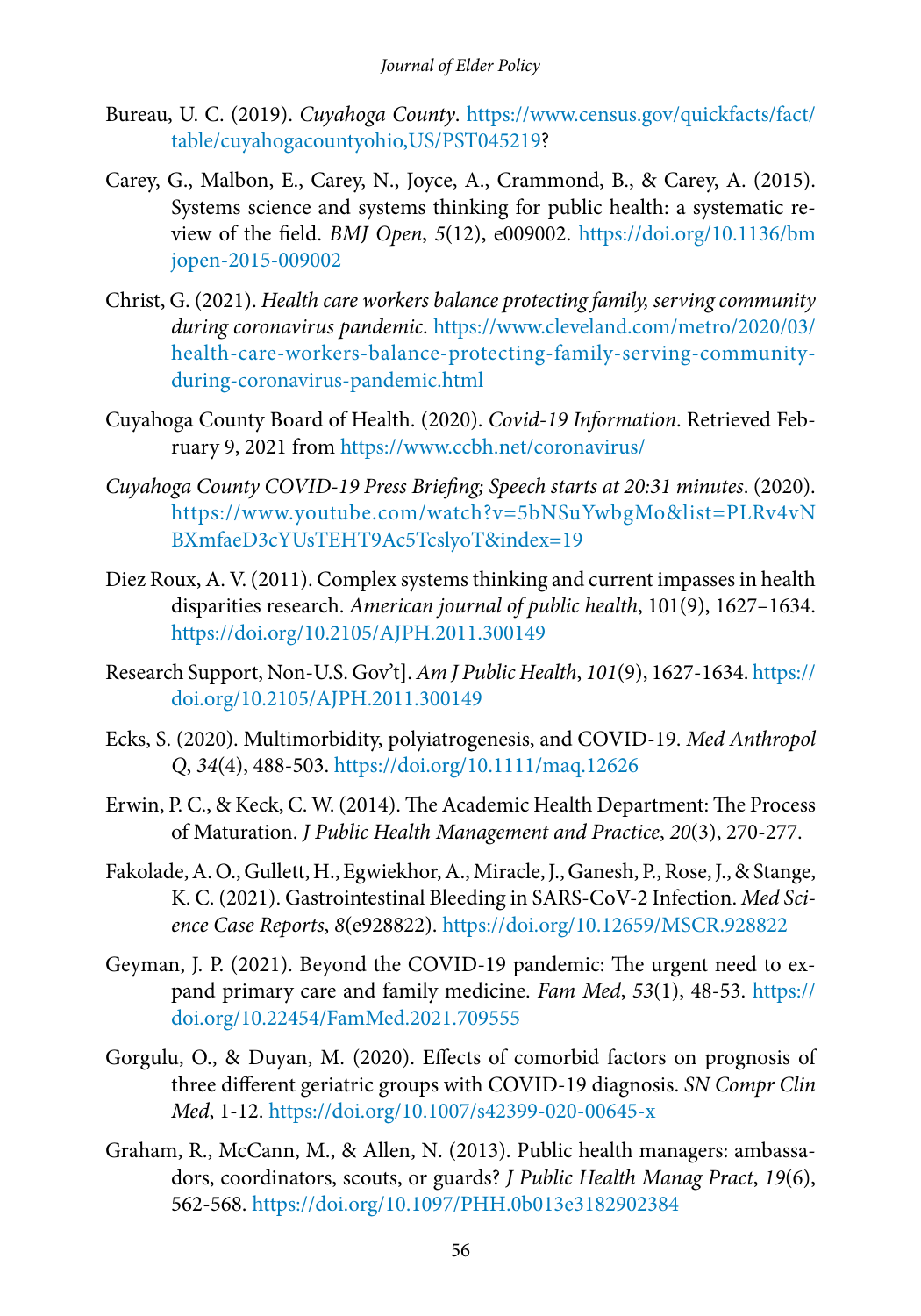- Gullett, H. (2021). Students as patient navigators: Case Western Reserve University School of Medicine. In J. Gonzalo, M. M. Hammound, & G. W. Schneider (Eds.), *Value-added roles for medical students* (pp. 51-58). Elsiever. E-book.
- Hamer, M. K., & Mays, G. P. (2020). Public health systems and social services: Breadth and depth of cross-sector collaboration. *Am J Public Health*, *110*(S2), S232-S234. <https://doi.org/10.2105/AJPH.2020.305694>
- Hassan, I., Obaid, F., Ahmed, R., Abdelrahman, L., Adam, S., Adam, O., . . . Kashif, T. (2020). A Systems Thinking approach for responding to the COVID-19 pandemic. *East Mediterr Health J*, *26*(8), 872-876. [https://doi.org/10.26719/](https://doi.org/10.26719/emhj.20.090) [emhj.20.090](https://doi.org/10.26719/emhj.20.090)
- Health, O. D. o. (2021). *COVID-19 Data Dashboard*. [https://coronavirus.ohio.gov/](https://coronavirus.ohio.gov/wps/portal/gov/covid-19/dashboards/overview) [wps/portal/gov/covid-19/dashboards/overview](https://coronavirus.ohio.gov/wps/portal/gov/covid-19/dashboards/overview)
- *Healthy People 2030: Public Health Infrastructure*. (2021). [https://health.gov/hea](https://health.gov/healthypeople/objectives-and-data/browse-objectives/public-health-infrastructure) [lthypeople/objectives-and-data/browse-objectives/public-health-infra](https://health.gov/healthypeople/objectives-and-data/browse-objectives/public-health-infrastructure) [structure](https://health.gov/healthypeople/objectives-and-data/browse-objectives/public-health-infrastructure)
- HIP-Cuyahoga. *HIP-Cuyahoga*. Retrieved March 30, 2021 from [https://hipcu](https://hipcuyahoga.org/) [yahoga.org/](https://hipcuyahoga.org/)
- Holmgren, A. J., Apathy, N. C., & Adler-Milstein, J. (2020). Barriers to hospital electronic public health reporting and implications for the COVID-19 pandemic. *Journal of the American Medical Informatics Association*, *27*(8), 1306-1309.
- Institute of Medicine. (2012a). *For the Public's Health: Investing in a Healthier Future*. The National Academies Press. <https://doi.org/doi:10.17226/13268>
- Institute of Medicine. (2012b). *Primary Care and Public Health: Exploring Integration to Improve Population Health*. National Academies Press.
- Institute of Medicine. (2015). *Financing Population Health Improvement: Workshop Summary*. The National Academies Press.<https://doi.org/10.17226/18835>
- Institute of Medicine. (2016). *Collaboration Between Health Care and Public Health: Workshop Summary*. The National Academies Press. [https://doi.org/10.17](https://doi.org/10.17226/21755) [226/21755](https://doi.org/10.17226/21755)
- Kaplan, G. A., Diez Roux, A. V., Simon, C. P., & Galea, S. (2017). *Growing Inequality: Bridging Complex Systems, Population Health, and Health Disparities*. Westphalia Press.
- Kidd, M. R. (2020). Five principles for pandemic preparedness: Lessons from the Australian COVID-19 primary care response. *Br J Gen Pract*, *70*(696), 316- 317.<https://doi.org/10.3399/bjgp20X710765>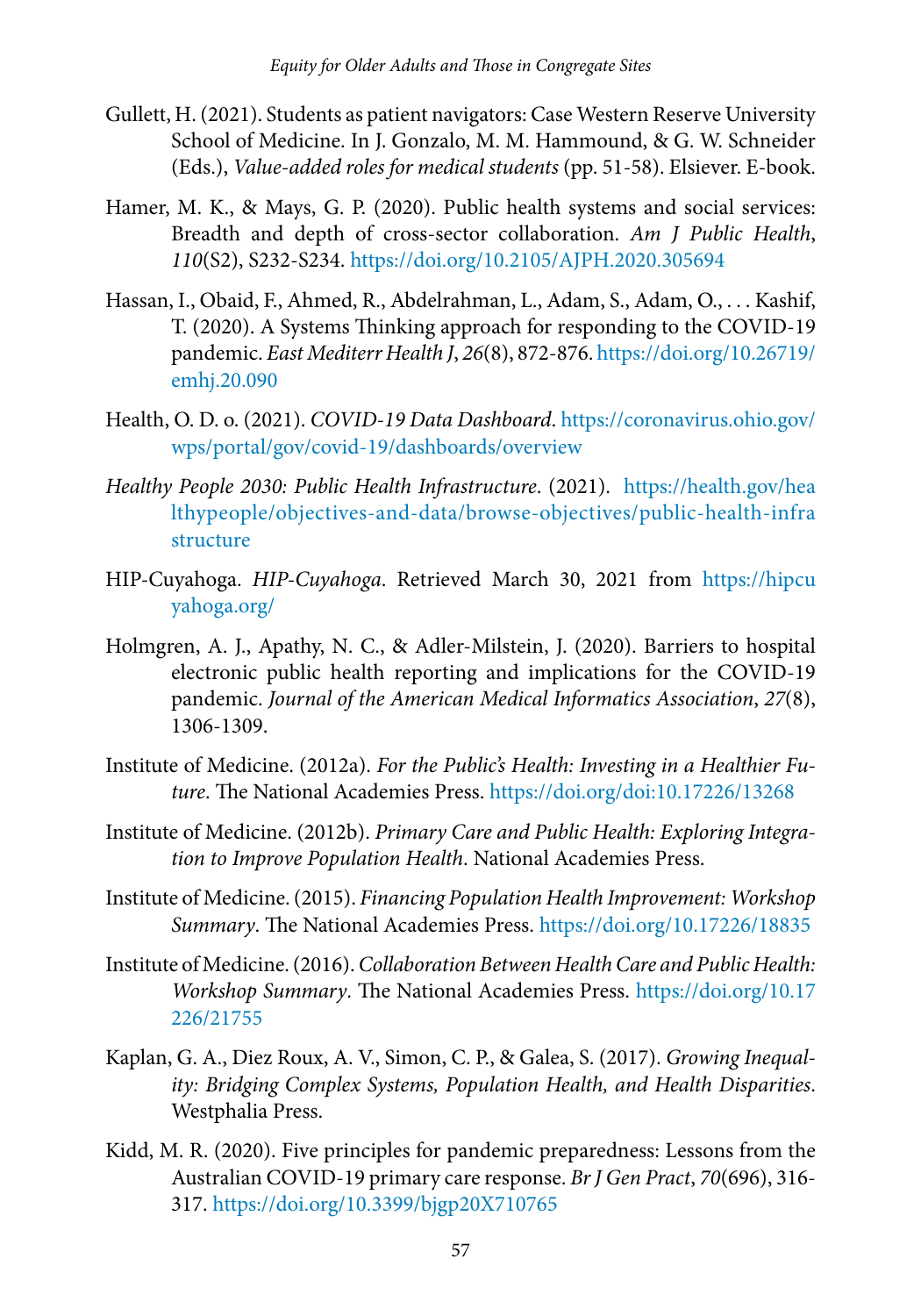- Laurencin, C. T., & McClinton, A. (2020). The COVID-19 Pandemic: a Call to Action to Identify and Address Racial and Ethnic Disparities. *J Racial Ethn Health Disparities 7,* 398–402 (2020). [https://doi.org/10.1007/s40615-020-](https://doi.org/10.1007/s40615-020-00756-0) [00756-0](https://doi.org/10.1007/s40615-020-00756-0)
- Leischow, S. J., Best, A., Trochim, W. M., Clark, P. I., Gallagher, R. S., Marcus, S. E., & Matthews, E. (2008). Systems thinking to improve the public's health. *Am J Prev Med*, *35*(2 Suppl), S196-203.
- Lin, S. L. (2020). Intersectionality and inequalities in medical risk for severe COVID-19 in the Canadian Longitudinal Study on Aging. *Gerontologist*. <https://doi.org/10.1093/geront/gnaa143>
- Madhavan, S., Bastarache, L., Brown, J. S., Butte, A. J., Dorr, D. A., Embi, P. J., . . . Ohno-Machado, L. (2021). Use of electronic health records to support a public health response to the COVID-19 pandemic in the United States: a perspective from 15 academic medical centers. *Journal of the American Medical Informatics Asssociation*, *28*(2), 393-401.
- Mair, F. S., Foster, H. M., & Nicholl, B. I. (2020). Multimorbidity and the COVID-19 pandemic - An urgent call to action. *J Comorb*, *10*, 2235042X20961676. <https://doi.org/10.1177/2235042X20961676>
- Marengoni, A., Zucchelli, A., Vetrano, D. L., Armellini, A., Botteri, E., Nicosia, F., . . . Onder, G. (2021). Beyond chronological age: Frailty and multimorbidity predict in-hospital mortality in patients with Coronavirus disease 2019. *The Journals of Gerontology: Series A*, *76*(3), e38-e45. [https://doi.](https://doi.org/10.1093/gerona/glaa291) [org/10.1093/gerona/glaa291](https://doi.org/10.1093/gerona/glaa291)
- McQueenie, R., Foster, H. M. E., Jani, B. D., Katikireddi, S. V., Sattar, N., Pell, J. P., . . . Nicholl, B. I. (2020). Multimorbidity, polypharmacy, and COVID-19 infection within the UK Biobank cohort. *PLoS One*, *15*(8), e0238091. [https://](https://doi.org/10.1371/journal.pone.0238091) [doi.org/10.1371/journal.pone.0238091](https://doi.org/10.1371/journal.pone.0238091)
- Midgley, G. (Ed.). (2003). *Systems Thinking*. Sage Publications.
- Miracle, J., Ganesh, P., Rose, J., Terebuh, P., Wolfe, H., Stange, K., . . . Pope, R. (2021). COVID-19 in Pregnancy: Occupations with Higher Density of Population Exposure Associated with More Severe Disease. *Journal of Occupational and Environmental Medicine (Accepted for Publication)*.
- Nidadavolu, L. S., & Walston, J. D. (2021). Underlying vulnerabilities to the Cytokine Storm and adverse COVID-19 outcomes in the aging immune system. *The Journals of Gerontology: Series A*, *76*(3), e13-e18. [https://doi.](https://doi.org/10.1093/gerona/glaa209) [org/10.1093/gerona/glaa209](https://doi.org/10.1093/gerona/glaa209)
- *Nursing Home Data COVID-19 Test Positivity Rates*. (2021). [https://data.cms.gov/](https://data.cms.gov/stories/s/COVID-19-Nursing-Home-Data-Test-Positivity-Rates/q5r5-gjyu) [stories/s/COVID-19-Nursing-Home-Data-Test-Positivity-Rates/q5r5gjyu](https://data.cms.gov/stories/s/COVID-19-Nursing-Home-Data-Test-Positivity-Rates/q5r5-gjyu)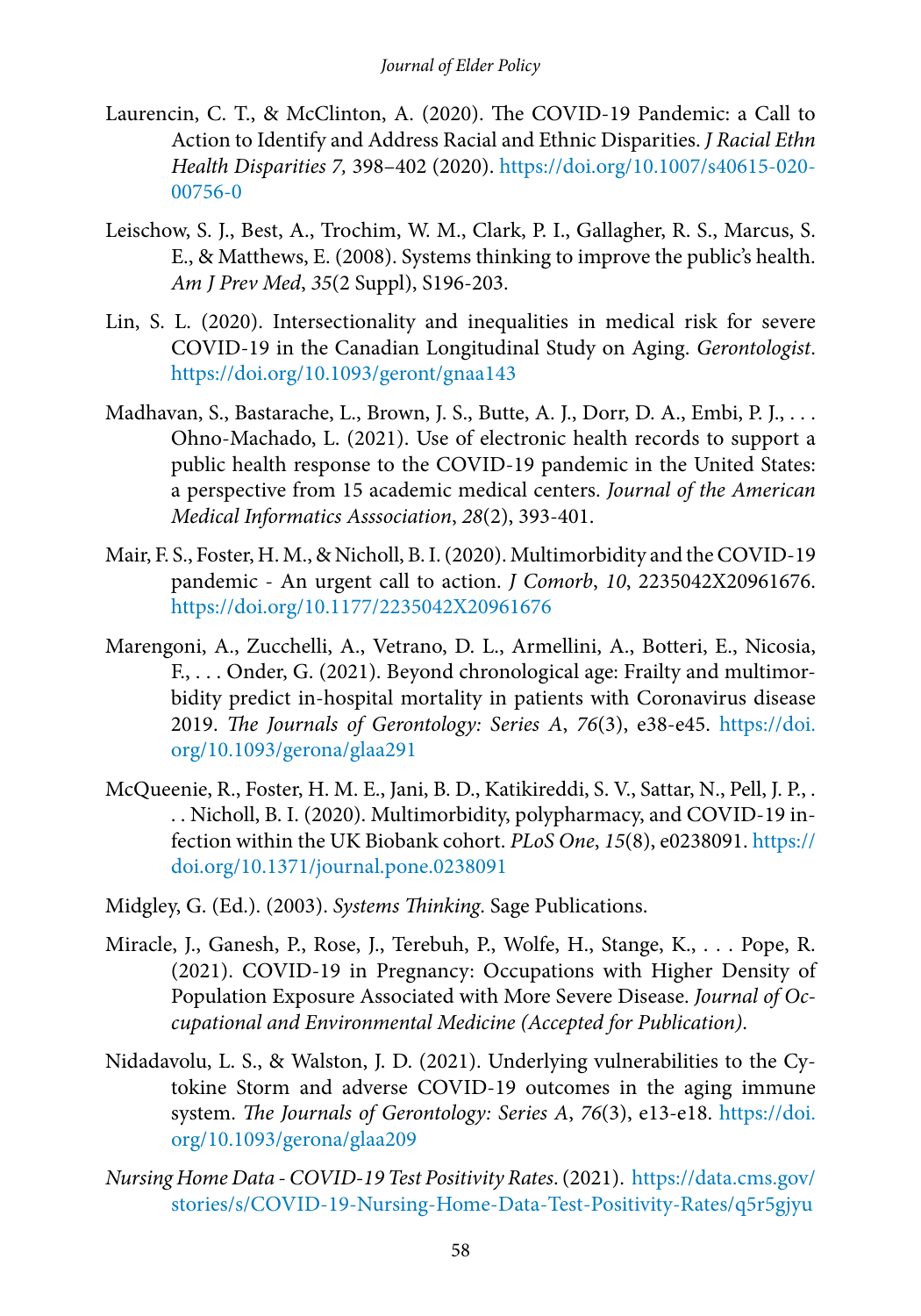- *Ohio Department of Health COVID-19 Mortality Data*. (2021). Retrieved March, 31, 2021 from [https://coronavirus.ohio.gov/wps/portal/gov/covid-19/dash](https://coronavirus.ohio.gov/wps/portal/gov/covid-19/dashboards/long-term-care-facilities/mortality) [boards/long-term-care-facilities/mortality](https://coronavirus.ohio.gov/wps/portal/gov/covid-19/dashboards/long-term-care-facilities/mortality)
- Pope, R. J., Ganesh, P., Miracle, J., Brazile, R., Honor, W., Rose, J., . . . Gullett, H. (2021). Structural racism and risk of SARS-CoV-2 in pregnancy. *EClinicalMedicine*, 100950. [https://doi.org/https://doi.org/10.1016/j.eclinm.2021.](https://doi.org/https://doi.org/10.1016/j.eclinm.2021.100950) [100950](https://doi.org/https://doi.org/10.1016/j.eclinm.2021.100950)
- Prevention, C. f. D. C. a. (2021). *Hospitalized or Fatal COVID-19 Vaccine Breakthrough Infections*. [https://www.cdc.gov/vaccines/covid-19/health-depart](https://www.cdc.gov/vaccines/covid-19/health-departments/breakthrough-cases.html) [ments/breakthrough-cases.html](https://www.cdc.gov/vaccines/covid-19/health-departments/breakthrough-cases.html)
- *Public Health 3.0: A Call to Action to Create a 21st Century Public Health Infrastructure*. [https://www.naccho.org/uploads/downloadable-resources/Pub](https://www.naccho.org/uploads/downloadable-resources/Public-Health-3.0-White-Paper.pdf)[lic-Health-3.0-White-Paper.pdf](https://www.naccho.org/uploads/downloadable-resources/Public-Health-3.0-White-Paper.pdf)
- Shadmi, E., Chen, Y., Dourado, I., Faran-Perach, I., Furler, J., Hangoma, P., . . . Willems, S. (2020). Health equity and COVID-19: global perspectives. *Int J Equity Health*, *19*(1), 104.<https://doi.org/10.1186/s12939-020-01218-z>
- Shahid, Z., Kalayanamitra, R., McClafferty, B., Kepko, D., Ramgobin, D., Patel, R., . . . Jain, R. (2020). COVID-19 and Older Adults: What We Know. *J Am Geriatr Soc*, *68*(5), 926-929.<https://doi.org/10.1111/jgs.16472>
- Shen, B. (2008). Toward cross-sectoral team science. *Am J Prev Med*, *35*(2 Suppl), S240-242.
- Sturmberg, J. P., Getz, L. O., Stange, K. C., Upshur, R. E. G., & Mercer, S. W. (2021). Beyond multimorbidity: What can we learn from complexity science? *J Eval Clin Pract*. <https://doi.org/10.1111/jep.13521>
- Terebuh, P., Albert, J., Curtis, J., Stange, K. C., Hrusch, S., Brennan, K., . . . Rose, J. (2021). Association of School Instructional Mode with Community COVID-19 Incidence During August – December 2020 in Cuyahoga County, Ohio. *J. Influenza and Other Respiratory Viruses (under review)*.
- Terebuh, P. D., Egwiekhor, A. J., Gullett, H. L., Fakolade, A. O., Miracle, J. E., Ganesh, P. T., . . . Allan, T. (2020). Characterization of community-wide transmission of SARS-CoV-2 in congregate living settings and local public health-coordinated response during the initial phase of the COVID-19 pandemic. *Influenza Other Respir Viruses*, *Oct 15:10.1111/irv.12819 Online ahead of print.* <https://doi.org/10.1111/irv.12819>
- Tisminetzky, M., Delude, C., Hebert, T., Carr, C., Goldberg, R. J., & Gurwitz, J. H. (2020). Age, multiple chronic conditions, and COVID-19: A literature review. *J Gerontol A Biol Sci Med Sci*.<https://doi.org/10.1093/gerona/glaa320>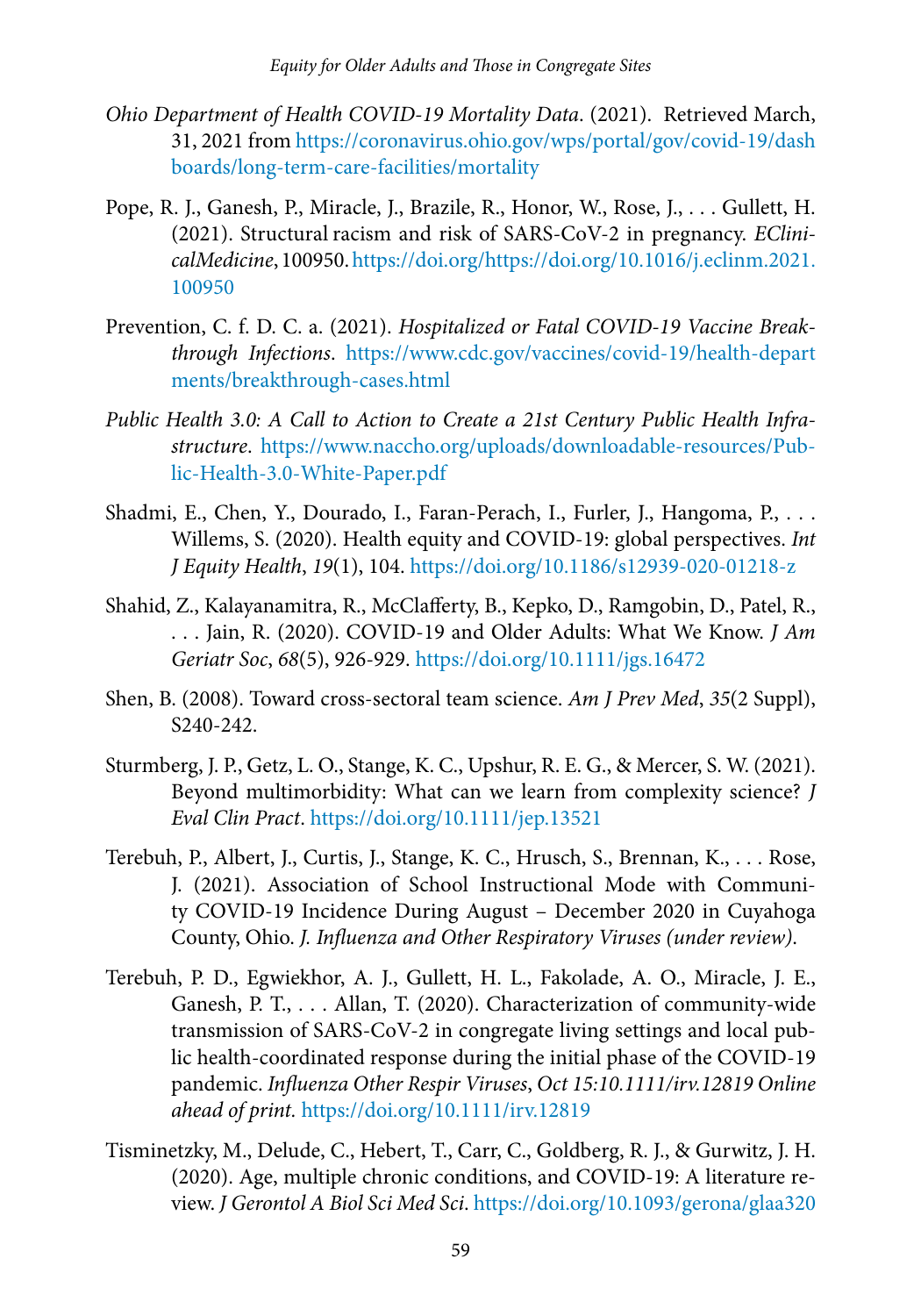- Verdery, A. M., Newmyer, L., Wagner, B., & Margolis, R. (2021). National profiles of Coronavirus disease 2019 mortality risks by age structure and preexisting health conditions. *The Gerontologist*, *61*(1), 71-77. [https://doi.org/10.1093/](https://doi.org/10.1093/geront/gnaa152) [geront/gnaa152](https://doi.org/10.1093/geront/gnaa152)
- Webb Hooper, M., Mitchell, C., Marshall, V. J., Cheatham, C., Austin, K., Sanders, K., . . . Grafton, L. L. (2019). Understanding multilevel factors related to urban community trust in healthcare and research. *International Journal of Environmental Research and Public Health*, *16*(18), 3280.
- Westfall, J. M., Liaw, W., Griswold, K. S., Stange, K. C., Green, L. A., Phillips, R., . . . Gotler, R. S. (2020). Uniting Public Health and Primary Care for Healthy Communities in the COVID-19 Era and Beyond. *Am J Pub Health (under review)*.
- Whitehead, B. R., & Torossian, E. (2021). Older adults' experience of the COVID-19 pandemic: A mixed-methods analysis of stresses and joys. *The Gerontologist*, *61*(1), 36-47. <https://doi.org/10.1093/geront/gnaa126>
- Wojcik, O., Miller Mshp, C. E., & Plough, A. L. (2020). Aligning health and social systems to promote population health, well-being, and equity. *Am J Public Health*, *110*(S2), S176-S177. <https://doi.org/10.2105/AJPH.2020.305831>
- Woolf, S. H. (2017). Progress in achieving health equity requires attention to root causes. *Health Aff (Millwood)*, *36*(6), 984-991. [https://doi.org/10.1377/](https://doi.org/10.1377/hlthaff.2017.0197) [hlthaff.2017.0197](https://doi.org/10.1377/hlthaff.2017.0197)
- World Health Organization. (2017). *10 facts on health inequities and their causes*. Retrieved August 2, 2019 from [https://www.who.int/features/factfiles/](https://www.who.int/features/factfiles/health_inequities/en/) [health\\_inequities/en/](https://www.who.int/features/factfiles/health_inequities/en/)
- Wynants, L., Van Calster, B., Bonten, M. M. J., Collins, G. S., Debray, T. P. A., De Vos, M., . . . van Smeden, M. (2020). Prediction models for diagnosis and prognosis of covid-19 infection: systematic review and critical appraisal. *BMJ*, *369*, m1328.<https://doi.org/10.1136/bmj.m1328>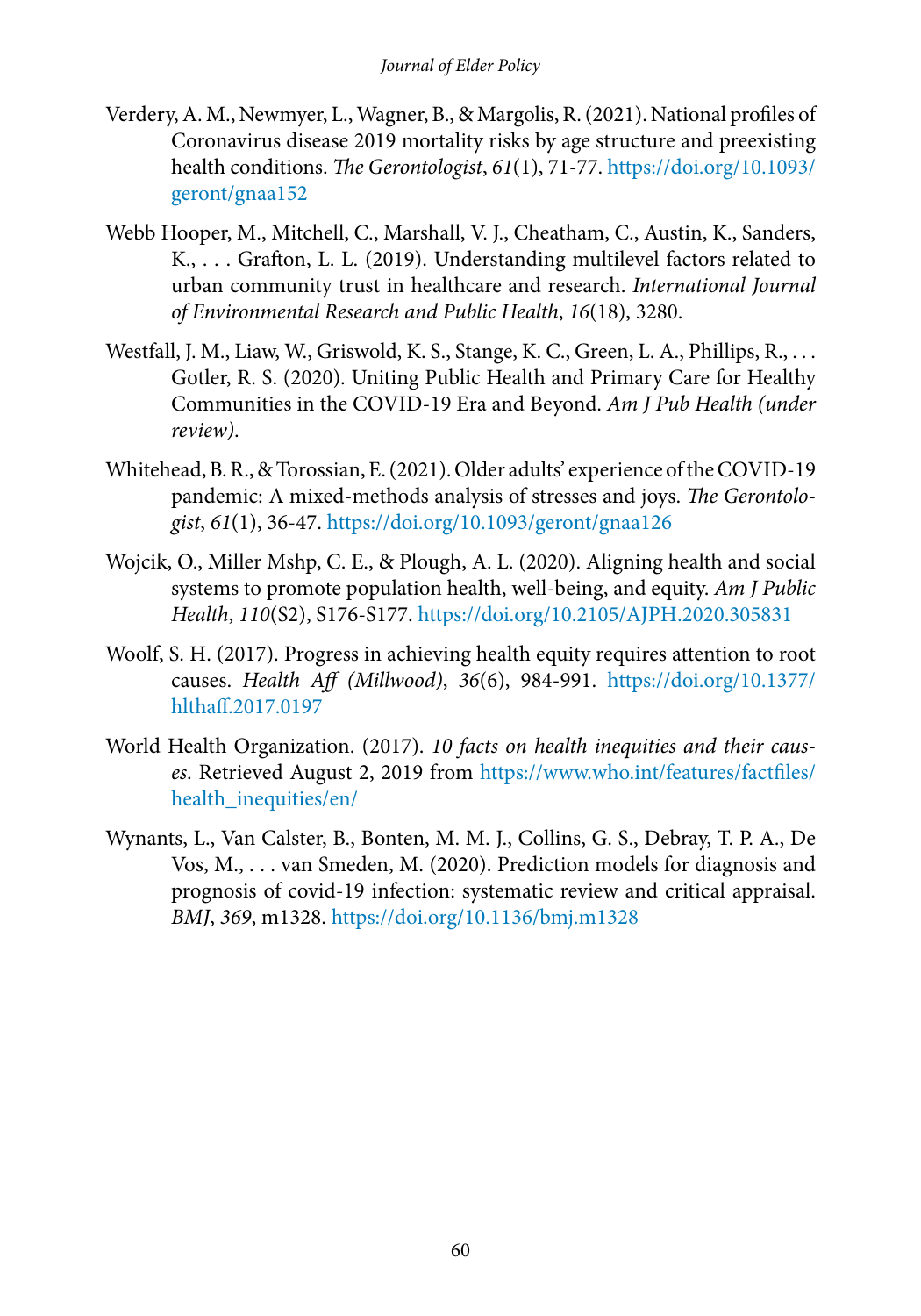## **Appendix**

**Figure 1.** *CCBH Outbreak Investigation Congregate Facility Strike Team Call Template*

- 1. Roll Call
	- a. Local Health Department CCBH (health commissioner, incident commander, lead physician for cluster, epis, communications officer, resource unit leader)
	- b. Organization with cluster (organizational lead, leadership, communications staff, clinical staff, others as applicable)
	- c. County Agencies (Emergency Operations Center EOC, Emergency Management Agency, Others)
	- d. State Agencies (ODH may be lead for call with multiple parties including EOC state epi, medical director; Dept of Aging, Ombudsman, Medicaid, Mental Health and Addiction Services, Others)
- 2. Overview of general approach to cluster investigation/coordination calls with strike team – CCBH Incident Commander or Health Commissioner
	- a. Supportive, proactive to identify needs and minimize transmission of infection
	- b. Create shared situational awareness as evolution occurs
	- c. Will be assigned a physician lead for the cluster investigation
- 3. CCBH Sit Rep
- 4. Organizational Sit Rep
	- a. Overview of facility/other facilities in company
	- b. Census/levels/types of care/acuity
	- c. Floorplan
- 5. Other County Agencies Sit Rep
- 6. Other State Agencies Sit Rep
- 7. Status of residents
	- a. Lab-confirmed cases and current disposition
	- b. Symptomatic patients without testing and disposition
		- i. Placed in isolation
		- ii. Ruled out for Influenza A/B, RSV
		- iii. Other considerations U/A, CXR
	- c. Closed to new admissions?
	- d. Guidelines for COVID-19 testing on returning residents
	- e. Cohorting plan
	- f. Code status updates/audits
- 8. Status of individual employees
	- a. Lab-confirmed cases and current disposition
	- b. Symptomatic patients without testing and disposition
- 9. Staffing level assessment
	- a. Staff working at multiple facilities
	- b. Limiting staff caring for cohorted patients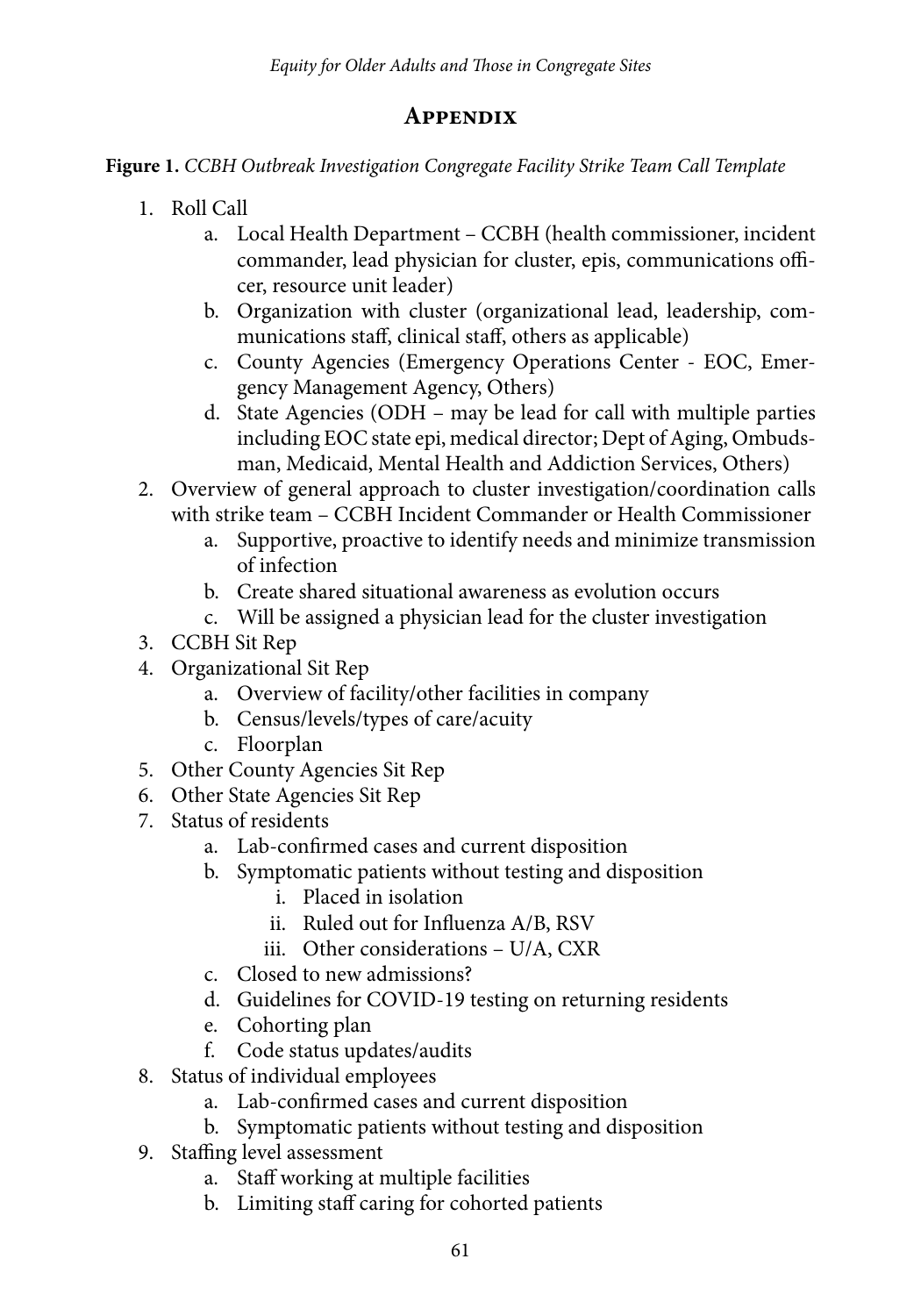#### *Journal of Elder Policy*

- c. Procedure for employee temp checks and symptom checklist
- d. Review of CDC guidance around exposed HCPs
- e. Review of CDC return to work guidance for employees w infection
- f. Status of Medical Director involvement
- g. Status of independent practitioner rounding or working in facility (ex PT, hospice, etc.)  $\rightarrow$  move telehealth
- 10. Testing capabilities
	- a. Contracted labs for patients
	- b. Contracted labs for employees
	- c. Turn-around times for testing
- 11. PPE
	- a. Supply assessment
	- b. Expected burn rate
	- c. Hygiene training/status
	- d. Staff FIT testing
- 12. Communications Plan
	- a. General messaging about preparedness
	- b. Residents/families/affected parties
	- c. Employee messaging
	- d. Connection with local and state health department communications officers
- 13. EMS/transport plan
	- a. Contracted with transport for non-emergent transports
	- b. Fire/EMS for emergent transports only
	- c. Pre-emptive discussions recommended with both transport entities
- 14. Hospital Evaluation/Admissions plan
	- a. Direct admissions v ED evaluations
	- b. Plan for controlled, non-emergent transports when higher level of care identified
	- c. Facility most likely to receive patients
- 15. Next follow-up and/or call
- 16. Follow-up plan/Immediate next steps
	- a. Introductory email to organizational lead with appropriate guidance for patients and employees and CCBH contact information
	- b. Connection to CCBH communications officer
	- c. Connection CCBH MD lead to medical director or DON
	- d. Connection with EOC/EMA/CCBH resource unit leader for PPE needs; 213 form and instructions
	- e. Provide CCBH with line list of exposed staff contacts and patients if applicable; include potential community discharges up to 7 days out
	- f. Discussion of targeted field testing as appropriate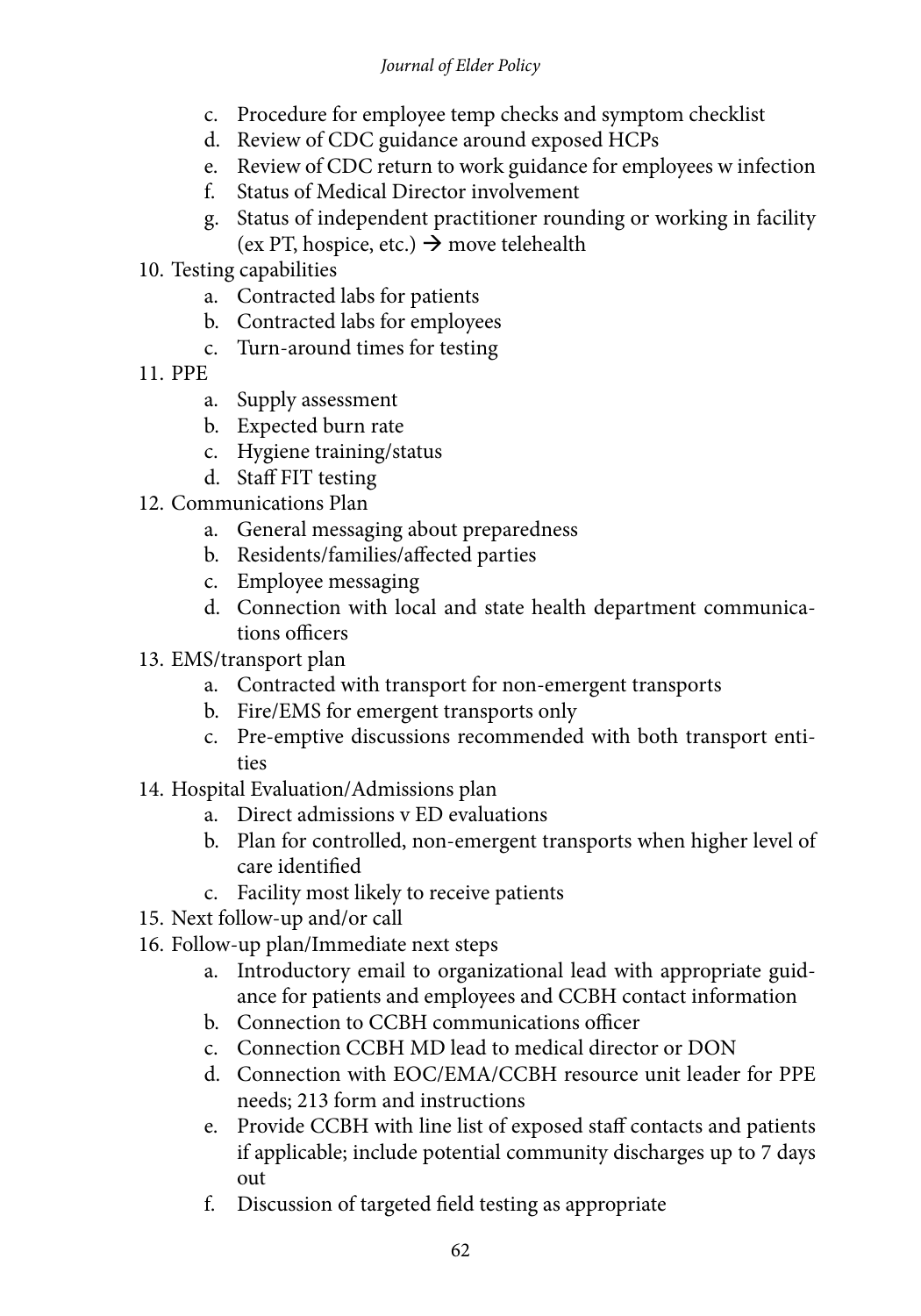#### **Table 1.** *Emerging Phases of Uncertainty*

| <b>Phase</b>                                                        | <b>Dates</b>                   | <b>Connection to Select State of</b><br><b>Ohio Orders/Guidance</b>                            |
|---------------------------------------------------------------------|--------------------------------|------------------------------------------------------------------------------------------------|
| Case Identification and Contact<br>Tracing                          | Began 3/2020 and<br>continues  | First cases and State of Ohio<br><b>Emergency Declaration</b><br>(3/9/2020)(Health, 2021-2021) |
| Cluster Investigations (congre-<br>gate facilities)                 | Began 3/2020 and<br>continues  | Stay-At-Home Order (3/22/20)<br>(Health, 2021-2021)                                            |
| <b>Testing Expansion</b>                                            | 4/2020                         | Tiered prioritization for test-<br>ing (4/22/20)(Health, 2021-<br>2021)                        |
| Outbreak/Cluster Investigations<br>as above plus community clusters | Began 5/2020 and<br>continues  | Start of phased reopening of<br>Ohio (5/1/20)(Health, 2021-<br>2021)                           |
|                                                                     |                                | Required nursing home<br>testing for residents and staff<br>(5/27/20)(Health, 2021-2021)       |
| Summer post-4 <sup>th</sup> of July Surge                           | $7 - 8/2020$                   | Public Health Advisory System<br>implemented (7/2/20)(Health,<br>2021-2021)                    |
|                                                                     |                                | Mandatory Mask Mandate<br>(7/8/20)(Health, 2021-2021)                                          |
| National Nursing Home Testing<br>Report Mandate (CMS)               | 8/2020                         |                                                                                                |
| School/Sports/Extracurricular<br>Reopening                          | 8-10/2020                      |                                                                                                |
| Winter/Holiday Surge                                                | 11/2020-1/2021                 |                                                                                                |
| Sequentially Rolled Out Mass<br>Vaccination                         | Began 12/2020<br>and continues |                                                                                                |